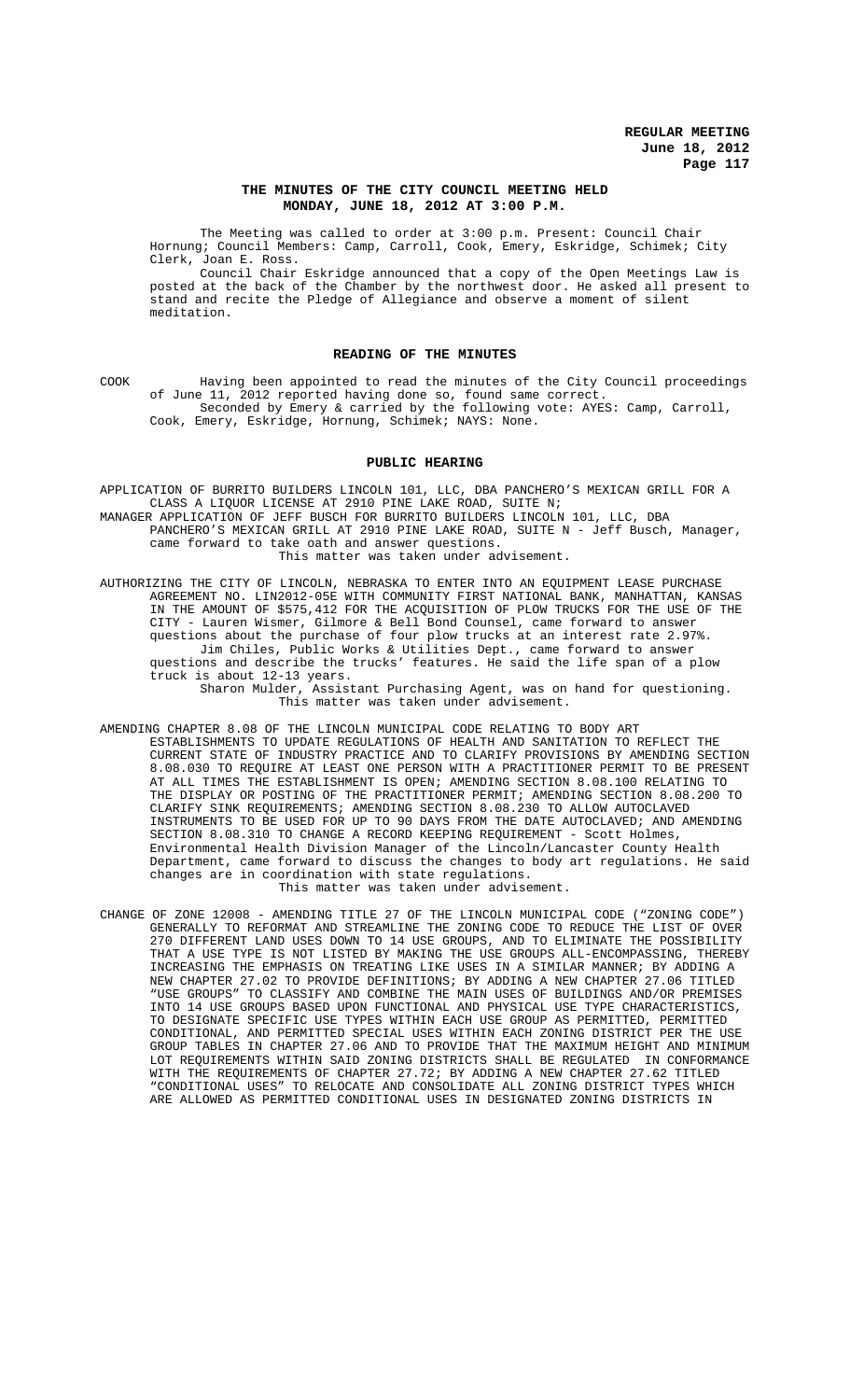CONFORMANCE WITH THE SPECIFIC CONDITIONS OF APPROVAL FOR SUCH USE TYPES INTO A SINGLE CHAPTER; BY ADDING A NEW CHAPTER 27.64 TITLED USE PERMITS TO COMBINE AND CONSOLIDATE THE PROCESS FOR OBTAINING A USE PERMIT IN THE O-3, R-T, B-2, B-5, AND I-3 ZONING DISTRICTS INTO A SINGLE CHAPTER; BY AMENDING CHAPTER 27.69 TO AUTHORIZE CERTAIN SIGNS FOR MOTORIZED VEHICLE FUEL SALES FACILITIES, RESIDENTIAL HEALTH CARE FACILITIES AND NON-RESIDENTIAL HEALTH CARE FACILITIES; AND BY ADDING A NEW CHAPTER 27.72 TITLED HEIGHT AND LOT REQUIREMENTS, TO RELOCATE AND CONSOLIDATE HEIGHT AND LOT REGULATIONS FOR ALL THE ZONING DISTRICTS INTO A SINGLE CHAPTER AND TO INCORPORATE ADDITIONAL HEIGHT AND AREA REGULATIONS FROM CHAPTER 27.71 INTO CHAPTER 27.72;

MISC. NO. 12002 - AMENDING THE CITY OF LINCOLN DESIGN STANDARDS BY AMENDING SECTIONS 7.7 AND 7.11 OF CHAPTER 3.50, DESIGN STANDARDS FOR SCREENING AND LANDSCAPING, TO MODIFY THE REQUIREMENTS IN SECTION 7.7 REGARDING THE SCREENING OF OUTDOOR STORAGE AREAS OF SALVAGE YARDS AND TO DELETE REFERENCE TO THE SCREENING OF SCRAP PROCESSING OPERATIONS AND VEHICLE BODY REPAIR SHOPS, AND TO EXPAND THE LIST OF AREAS IN SECTION 7.11 OUTSIDE A BUILDING WHICH MUST BE SCREENED - Marvin Krout, Director of Planning, came forward to answer questions about the reformatting and reorganization of a zoning code that is over 30 years old and in drastic need of bringing up to current 21st century standards.

Rick Krueger, R.C. Krueger Construction, came forward in support of amending the code to make it simpler. He said to encourage more mixed-use developments, he requested that there be fewer zoning districts with more uses by right in each district. He said the result will be to densify the city over time.

#### This matter was taken under advisement.

- CHANGE OF ZONE 12009 AMENDING TITLE 27 OF THE LINCOLN MUNICIPAL CODE RELATING TO THE ZONING CODE BY AMENDING SECTIONS 27.60.060 AND 27.65.060 TO GRANT THE PLANNING DIRECTOR AUTHORITY TO APPROVE AMENDMENTS TO A PLANNED UNIT DEVELOPMENT OR COMMUNITY UNIT PLAN TO ALLOW A HEIGHT INCREASE NOT TO EXCEED TEN FEET OVER THE MAXIMUM HEIGHT LIMIT FOR A MULTI-FAMILY DWELLING; BY FURTHER AMENDING SECTION 27.65.060 TO GRANT THE PLANNING DIRECTOR AUTHORITY TO APPROVE AMENDMENTS TO A COMMUNITY UNIT PLAN TO ALLOW A PERCENTAGE OF STACKED PARKING STALLS ON A DRIVEWAY BEHIND A GARAGE ATTACHED TO A MULTI-FAMILY DWELLING TO BE USED TOWARD SATISFACTION OF REQUIRED PARKING; AND BY AMENDING SECTION 27.65.090 TO DELETE THE REQUIREMENT THAT THE USE OF SUCH STACKED PARKING STALLS IN SATISFACTION OF REQUIRED PARKING BE APPROVED BY THE PLANNING COMMISSION;
- MISC. NO. 12003 AMENDING THE CITY OF LINCOLN DESIGN STANDARDS BY AMENDING SECTION 1.2 OF CHAPTER 3.35, DESIGN STANDARDS FOR COMMUNITY UNIT PLANS, TO PROVIDE A MINIMUM SETBACK FOR MULTI-FAMILY DWELLINGS THAT EXCEED THE ZONING DISTRICT HEIGHT ABUTTING A SINGLE OR TWO FAMILY DWELLING AND TO CONDITIONALLY ALLOW ACCESSORY GARAGES AND DRIVEWAYS WITHIN THE SETBACK AREA, AND BY AMENDING SECTION 7.3 OF CHAPTER 3.50, DESIGN STANDARDS FOR MULTI-FAMILY DWELLINGS AND CERTAIN ACCESSORY GARAGES AND DRIVEWAYS WHEN THE MULTI-FAMILY DWELLING EXCEEDS THE ZONING DISTRICT HEIGHT AND ABUTS AN EXISTING OR PLANNED SINGLE OR TWO FAMILY DWELLING - Mike Ekert, Civil Design Group, came forward to state that since buildings are being constructed taller and taller, existing PUDs and CUPs should gain the ability to administratively adjust the height increase. He said gardenlevel apartments are no longer being done. Other construction factors reveal that trusses between floors require an additional six inches for sprinkler systems and there is a higher demand for nine-foot rather than eight-foot ceilings. He clarified issues with parking requirements.

Marvin Krout, Director of Planning, came forward to answer questions about the notification process. Administrative Amendment approvals are posted on the Planning Department web page and listed on the City Council Agenda. Mr. Krout said careful consideration is given on those rare occasions when something adverse may affect nearby property owners and in this case, notices are sent to nearest property owners.

#### This matter was taken under advisement.

CHANGE OF ZONE 12014 - APPLICATION OF EIGER CORPORATION FOR A CHANGE OF ZONE FROM B-5 PLANNED REGIONAL BUSINESS DISTRICT TO H-4 GENERAL COMMERCIAL DISTRICT ON PROPERTY GENERALLY LOCATED SOUTHEAST OF THE INTERSECTION OF SOUTH 84TH STREET AND HIGHWAY 2 - DaNay Kalkowski, Seacrest & Kalkowski, PC, LLO, 1111 Lincoln Mall, Suite 350, came forward representing Eiger Corp., for a change to revert to the original H-4 zone allowing more appropriate highway-oriented types of uses in the commercial center on the south side of Highway 2. Ms. Kalkowski said calls from neighbors did not net any issues or concerns. This matter was taken under advisement.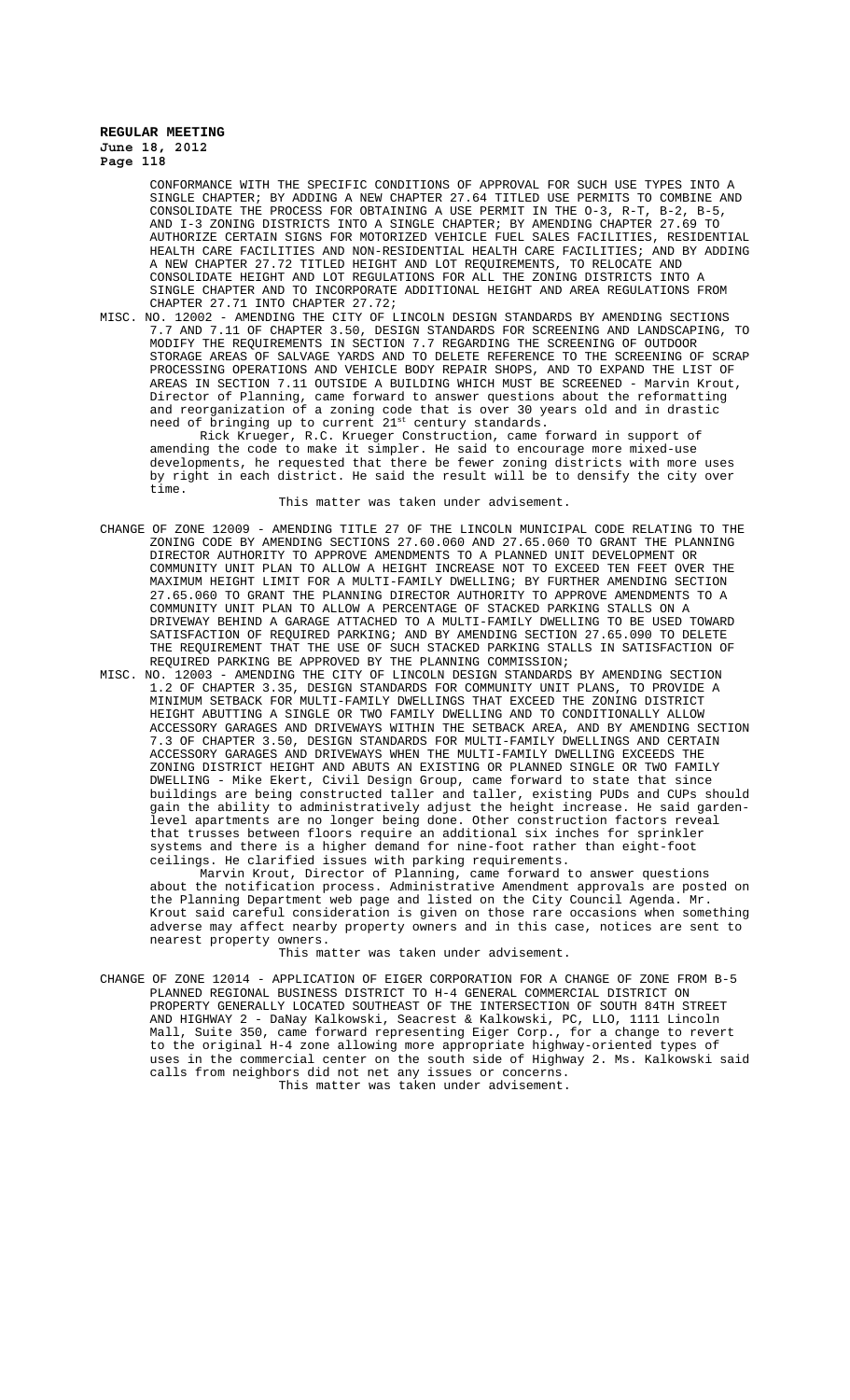- APPROVING A FUNDING AGREEMENT BETWEEN THE CITY AND THE NEBRASKA DEPT. OF ROADS FOR THE USE OF FEDERAL SURFACE TRANSPORTATION PROGRAM FUNDS FOR CONSTRUCTION ENGINEERING COSTS FOR LINCOLN CITYWIDE DURABLE MARKINGS PROJECT (STATE PROJECT NO. LCLC-5239(8));
- APPROVING A FUNDING AGREEMENT BETWEEN THE CITY AND THE NEBRASKA DEPT. OF ROADS FOR THE USE OF FEDERAL SURFACE TRANSPORTATION PROGRAM FUNDS FOR CONSTRUCTION ENGINEERING COSTS FOR LINCOLN CITYWIDE CONTINENTAL PEDESTRIAN CROSSWALKS PROJECT (STATE PROJECT NO. LCLC-5221(3));<br>APPROVING SUPPLEMENTAL AGREEMENT NO.
- 1 BETWEEN THE CITY AND THE NEBRASKA DEPT. OF ROADS TO CHANGE THE FUNDING SOURCE FROM HIGHWAY INFRASTRUCTURE INVESTMENT FUNDS PROVIDED BY THE AMERICAN RECOVERY AND REINVESTMENT ACT OF 2009 TO FEDERAL SURFACE TRANSPORTATION PROGRAM FUNDS FOR CITYWIDE CONTINENTAL PEDESTRIAN CROSSWALKS PROJECT (STATE PROJECT NO. LCLC-5221(3)) - Alicea McClusky, Public Works & Utilities/Engineering Services, came forward to explain the stimulus projects. She described continental crosswalks as visible marking bars that are 2 by 10 feet in length running parallel to traffic. She said the resolutions themselves approve the request to NDOR to reimburse costs related to construction engineering.

This matter was taken under advisement.

AMENDING THE LINCOLN-LANCASTER COUNTY AIR POLLUTION CONTROL REGULATIONS AND STANDARDS TO UPDATE REGULATIONS REGARDING PARTICULATE MATTER PERMITTING THRESHOLDS AND DEFINITIONS, PRECURSORS TO OZONE, NATIONAL AMBIENT AIR QUALITY STANDARDS, AND HOW FEES ARE CHARGED FOR DRY CLEANING FACILITIES - Council Member Carroll explained why this resolution will be delayed to July 9 for public hearing and action. He said information was missing from Council packets and from the public website.

Council Chair Hornung welcomed anyone present to speak on this item today as well as on July 9.

This matter was taken under advisement.

COMP. PLAN AMENDMENT NO. 12001 - APPLICATION OF THE URBAN DEVELOPMENT DIRECTOR TO AMEND THE 2040 LINCOLN-LANCASTER COUNTY COMPREHENSIVE PLAN TO ADOPT THE PROPOSED "DOWNTOWN MASTER PLAN UPDATE" AS A SUBAREA PLAN OF THE COMPREHENSIVE PLAN GENERALLY LOCATED FROM 6TH STREET ON THE WEST TO 19TH STREET ON THE EAST AND FROM H STREET ON THE SOUTH TO R STREET ON THE NORTH TO INCLUDE CHANGES THAT HAVE OCCURRED SINCE THE ADOPTION OF THE DOWNTOWN MASTER PLAN IN 2005 - Dallas McGee, Urban Development, came forward to discuss the Comprehensive Plan. He said the 1970's Lincoln Center Redevelopment Program provided a vision and direction for growth in Downtown and guided many significant developments. This included the conversion of the Old Town District into what is known today as the Historic Haymarket, redevelopment of a mixed-use entertainment district, construction of the Lied Center, upgrading various streetscapes and building public parking facilities. He said in the mid 1980's the Lincoln Center Redevelopment Plan was adopted to allow the use of Tax Increment Financing as a new tool in leveraging private development. In 2004, the City undertook a comprehensive effort to examine Downtown's economic, transportation and land use to identify a vision for future growth. In 2005, the Downtown Master Plan was the result of a public process that sought to prioritize the redevelopment and improved projects in the Greater Downtown area. He said the private development that has taken place in Downtown totals over \$180 million. Public investment to date includes the Pinnacle Bank Arena, Union Plaza Park and the Centennial Mall renovation –- all under way. In 2010, members of the Downtown Lincoln Association and City staff began to identify elements of the Plan that could be updated. Possible updates were narrowed to three key elements: 1) park blocks and the east/west bicycle connection through Downtown; 2) modify the promenade concept proposed to create a Downtown pedestrian loop; 3) refining the primary retail concept on P Street. He also said a proposed trolley concept was looked at to determine if refinement to the route would be beneficial. Mr. McGee said the bikeway proposed on N<br>Street would provide a convenient connection through Downtown -- connecting Street would provide a convenient connection through Downtown -bikeways from the east in the Billy Wolff Trail and on the west to the Jamaica North Trail. He said an updated promenade would be located on  $11^{th}$ ,  $14^{th}$ , R and N Streets. The 2012 update shortens the primary retail corridor on P Street to an area from  $11^{\text{th}}$  to Centennial Mall and adds two blocks of  $14^{\text{th}}$  Street, becoming a "Retail T". A supported long-term vision of a trolley on P and Q Streets has been updated to extend it further east and west to connect to West Haymarket and to Antelope Valley, eliminating a north/south connection. Mr. McGee said Council's adoption of the Plan will bring the 2005 Plan up-to-date and better reflect conditions that have changed over the past seven years. Once adopted, a public process will begin to design both the N Street protected bike lanes and the P Street retail corridor. He said input will continue as plans are developed.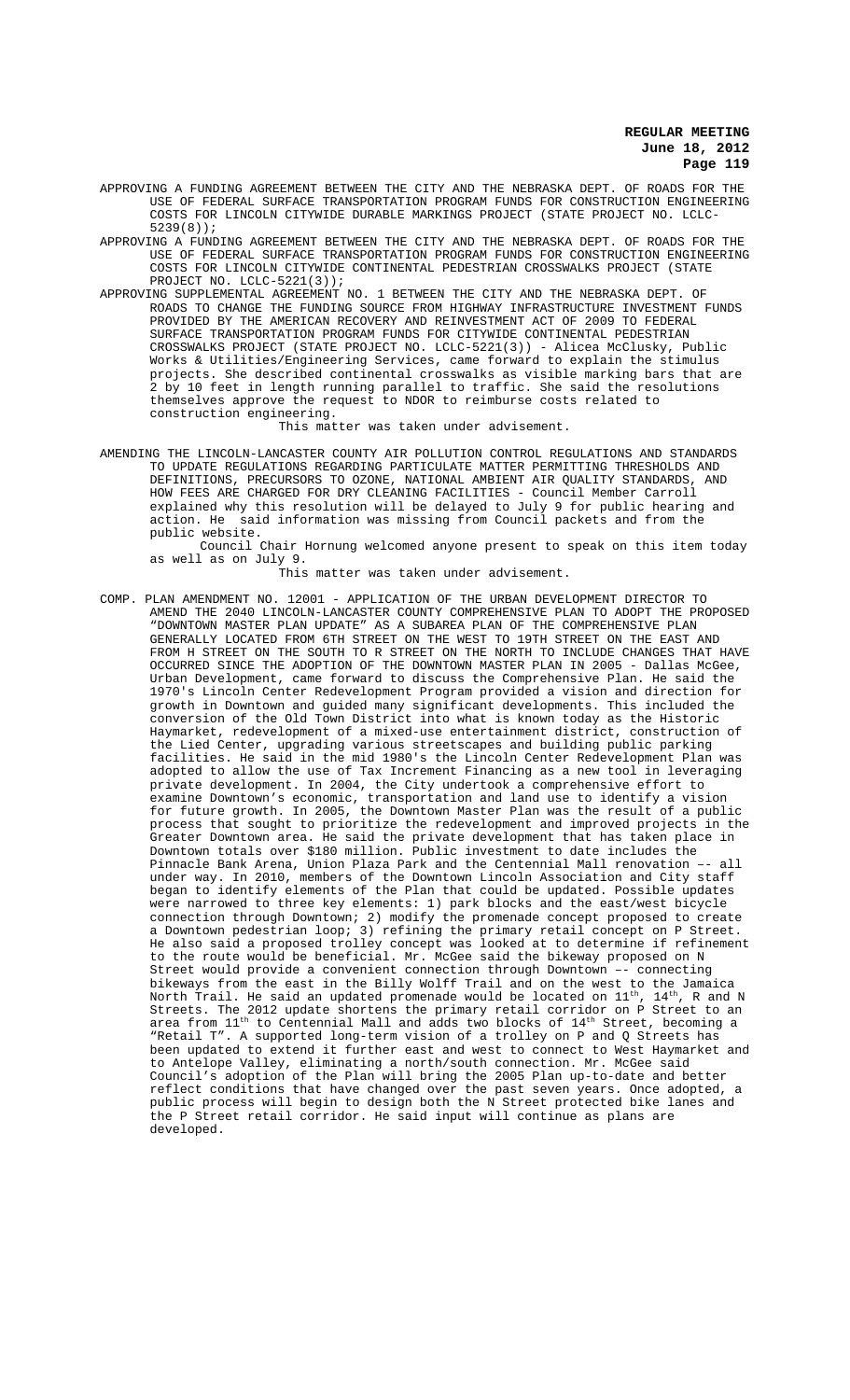> Tim Steiner, 541 Village Ave., came forward in opposition to the proposed cycle track as it will have safety issues. He said bike riders fare better when treated as drivers of vehicles who share the road.

Bill Schmeekle, Downtown Lincoln Association Chairman of the Board, came forward in support of the Downtown Master Plan Update as the success of retail in the central business district has always been a core interest to DLA.

Terry Uland, DLA President & Director, came forward in support. He said since 2010 in the Downtown, there have been 31 new retailers come into business –- 21 are dining and 10 are shopping.

Angela Tucci, 1570 S. Cotner, came forward as the President of the Lincoln Haymarket Development Corporation in support of the 2012 Downtown Master Plan Update because it provides additional information reflecting changes to the Haymarket area due to the Arena and other projects.

Scott Holmes, Health Department, came forward in support. He said the Plan helps make physical activity the easy choice allowing connectivity between trails for riders and walkers. He said, as we all know, physical activity reduces health risks. Increased bicycling Downtown will decrease air emissions & improve air quality.

Mike Tavlin, CFO for Speedway Properties, came forward in support of the update as there is increased retail on P Street and that transportation is safe.

Robert Boyce,  $735$  S.  $37^{\rm th}$  St., came forward as a lifetime cyclist in opposition to the proposed bikeway on N Street. He said he has commuted to work by bicycle for 36-years, has analyzed bicycle collisions in Lincoln, is a licensed bicycling instructor with the League of American Bicyclists and finds that cycling is already a safe mode of transportation in Downtown Lincoln. He said bicycle education is the key.

Elisabeth Reinkordt, 1723 S. 24 $^{\rm th}$  St., came forward as a bike commuter in support of providing a bikeway for the "non" hard core rider.

Bradley Walker, 1800 High St., came forward in support of multi-modal transportation connecting trails. He expressed concerns about many unreported accidents involving a bike/vehicle and/or bike/pedestrian.

Dan Parsons,  $129$  N.  $10^{th}$  St., came forward as the owner of a public relations/marketing company in support of an effort to make Lincoln a walk- and bike-friendly city.

Josh Berger, 728 Q St., came forward representing Woodbury Strategic Partners in support of the Downtown Master Plan.

Coby Mach, LIBA, came forward in support and suggested four amendments. He asked that the bike lane be held off until the Pinnacle Bank Arena is up and running due to the flow of traffic on N Street; explore the movement of protected bike lanes one block to the east; find ways to maintain on-street parking; and remove the streetcar idea as it will only lead to further taxation.<br>Barb Fraser, 3210 Laredo Dr., came forward as chair of the Mayor's

Barb Fraser, 3210 Laredo Dr., came forward as chair of the Mayor Pedestrian and Bicycle Advisory Committee in support of the update of the 2005 Downtown Master Plan. She feels the Plan will strengthen safety for all users.

Rosina Paolini, 1850 Dakota, came forward in support of the Plan which addresses the use of multi-modal transportation. She expressed a safety concern that a bicycle traveling Downtown at 10 mph would be an impediment to vehicular traffic. Ms. Paolini identified good routes for cyclists to travel to get in and out of Downtown for its diverse activities.

Sydney Brown, address not given, came forward as the President of a women's cycling club in support of the proposed bikeway on N Street. She said a bikeway would normalize transportation trips for families.

Jo Tetherow, 3118 Shirley Ct., came forward to comment. As a vehicular driver, she expressed her concerns about the loss of parking and cost of construction/maintenance. She said there is a need for traffic signage and bicycle education.

Ed Swotek, 5340 W. McKelvie Rd., came forward representing DLA in support of a Plan which has been created for all people for generations to come. He said a total of 638 parking stalls will be added and retail is increasing in downtown.

Mr. McGee came forward in rebuttal to clarify the long-term elements. He acknowledged the differing views on the bike lane. He clarified traffic flow analysis findings before & projected after the opening of the Pinnacle Bank Arena and found no impact on significant intersections. If the Arena had an event during the p.m. rush, it would only impact  $9^\text{th}$  and  $10^\text{th}$  Streets. In response to Council Chair Hornung's suggestion to remove the street car, Mr. McGee said there is a benefit to keeping it in the Plan.

Lynn Johnson, Director of Parks & Recreation, came forward to clarify the reasoning for the bike route. He explained the intent to connect with a route south of Downtown and the 14<sup>th</sup> Street alinement is a straight shot.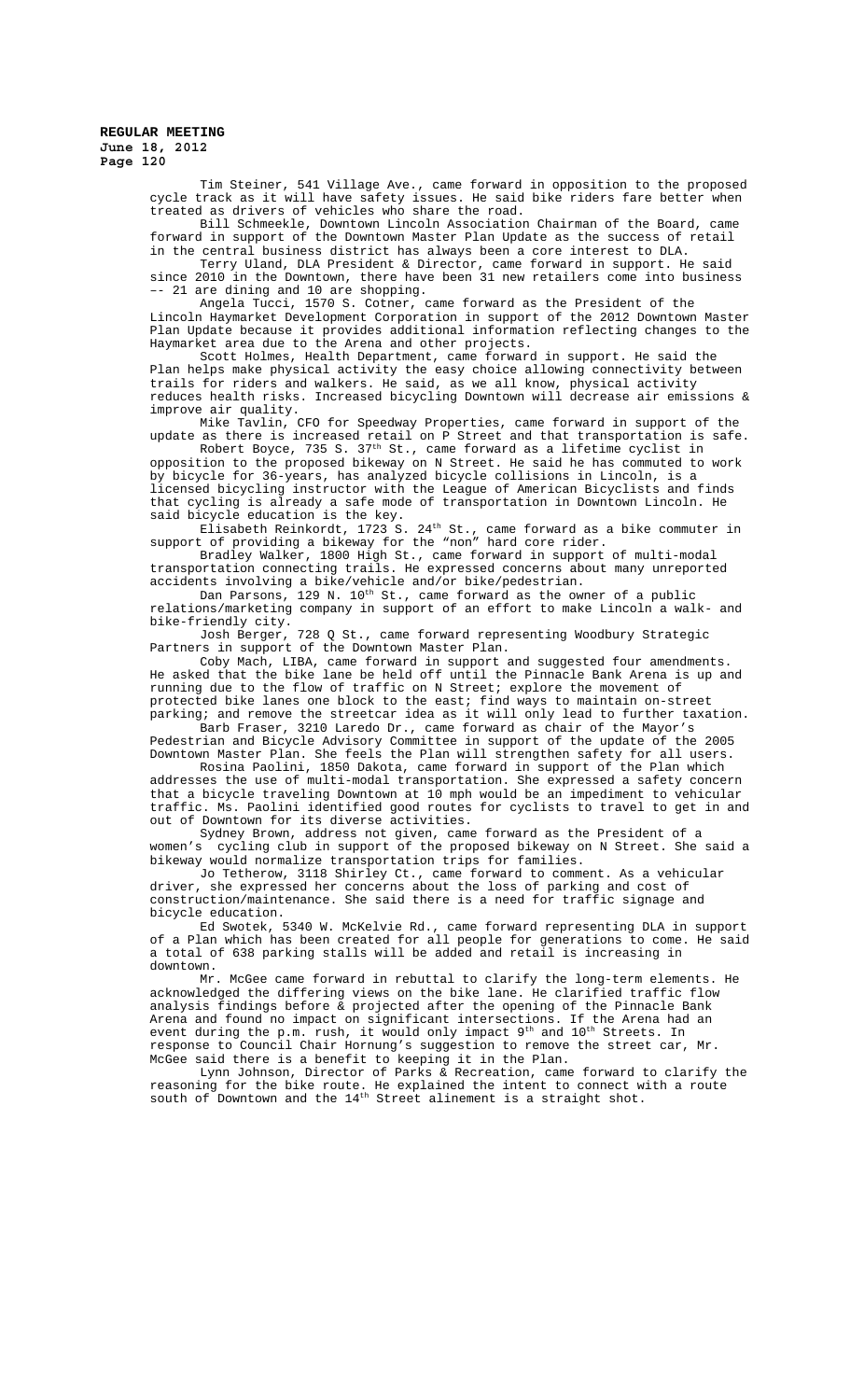David Cary, Planning Dept., came forward to answer questions and clarify that there will not be a full-blown, protected bikeway going all the way south. The Plan proposes a bikeway concept from the University to about K Street. Council Member Schimek expressed her concerns about bicycle facilities and stated that Centennial Mall is for strolling pedestrians. This matter was taken under advisement.

SPECIAL PERMIT NO. 12019 - APPLICATION OF KINDER PORTER SCOTT FAMILY FOUNDATION TO PRESERVE A LANDMARK (THE LEWIS-SYFORD HOUSE) BY PERMITTING THE UTILIZATION OF THE PROPERTY FOR OFFICE AND EDUCATIONAL USES, WITH REQUESTED WAIVERS OF YARD SETBACK AND PARKING REQUIREMENTS, ON PROPERTY GENERALLY LOCATED AT 700 NORTH 16TH STREET;

APPROVING AN AMENDMENT TO THE DEED OF HISTORIC PRESERVATION RIGHT (EASEMENT) REGARDING PRESERVATION OF THE LEWIS SYFORD HOUSE LOCATED AT 700 NORTH 16TH STREET AND THE PREMISES IT IS LOCATED ON TO ALLOW THE ERECTION OF NEW STRUCTURES UPON RECEIPT OF THE CITY OF LINCOLN'S EXPRESS WRITTEN PERMISSION AND TO CLARIFY THE PROCESS FOR OBTAINING SUCH PERMISSION - Cristy Joy, Managing Partner of Archi+Etc., LLC, came forward to explain her client's purpose for productive reuse and choice of location of Lewis-Syford House. She clarified the parking stalls on site, a drive lane to the south and a drop-off lane on the side to the north. The University can provide 15 parking permits for staff to utilize off-site parking. She recognized neighboring structures as being a campus sorority, University student housing and the Catholic Church.

Chrissy McNair, 3745 Calvert, came forward as founder of the FEAT Academy and explain the purpose of the proposed site, the programs taking place and reasoning for use of the Lewis-Syford House. The center will be an alternative to a school setting for individuals with autism and developmental disabilities. It will serve children in kindergarten through 8<sup>th</sup> grade. She said a vision will be to expand services to early childhood, into high-school and eventually all ages. As the site's services grow it will be maintained as a hub that will serve as a training/early childhood intervention facility. As the incidence of autism grows, Ms. McNair said the need for this facility is great in Lincoln and Nebraska overall. She said the owners of the Lewis-Syford House, Kinder Porter Scott Family Foundation, have been very supportive. The proximity to the University is critical to the program's success as it would be a site for practicum studies for students; it is close to the Legislature; the site is easily accessible off the Interstate for families outside of Lincoln; and most importantly, the house provides a natural environment for children to engage in a life-skills situation. She said the proposed facility could be compared to the proven example of the Joshua School in Denver.

Ms. Joy came forward to provide square footage figures. She said the home is 1,500 sq. ft.; the carriage house is 400 sq. ft.; and 3,600 sq. ft. would be provided in the additional two-story building.

Sheila Page, Legislative Aide, State Capitol Room 2028, came forward on behalf of State Senator Colby Coash of District 27, in support of the school. She said autism affects one in 88 children in the United States. Ms. Page said the school will help the University of Nebraska to prepare a skilled and experienced pipeline of workers to fill a growing need for therapists in fields such as Applied Behavior Analysis therapy.

Ann Stebbins-Sidles, 5200 Cavvy Rd., came forward in support of the new plans for the Lewis-Syford home. She provided her background involvement in historical and preservation organizations. She quoted from a magazine article stating "buildings aren't meant to be static unless they're museums". "buildings aren't meant to be static unless they're museums".

Jordan Berger, 2416 Woodsdale, came forward in support. He explained why the property works for all parties.

Drew Lepinski, 7545 Stevens Ridge Rd., came forward as a physician in support of the FEAT Academy. He said as a father of an autistic son who was home-schooled, the program offers children a chance at a better life.

Tom Huston, Cline Williams Law Firm, 233 S. 13<sup>th</sup> St., Attorney for the applicant, came forward to clarify issues with the property. He said the use of the Lewis-Syford House is in the permitted use category, it is not a variation of use. He said the parking matrix says there must be 12 parking stalls on the property, but doing so would detract from the significance of the site. Mr. Huston said the reasonable solution was to have one stall on site with other stalls being roughly a block away. He said the other issue will be to recess a two-story addition to diminish any visual effect that the addition will have on the historical house. He said the best way to preserve an historical site is to have it occupied with an active use.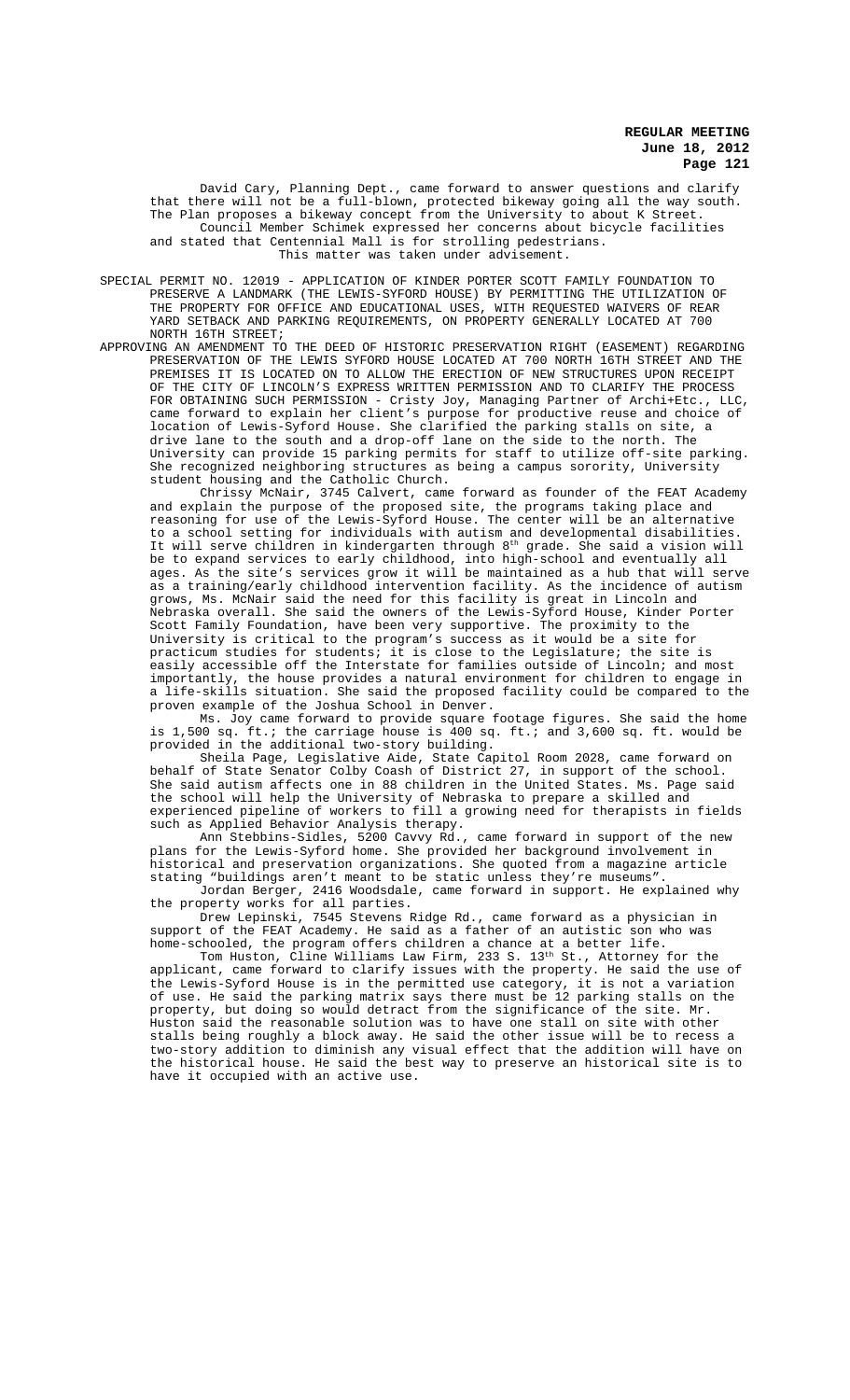Bob Puschendorf, Deputy State Historical Preservation Officer with the Nebraska State Historical Society, came forward in opposition to the special permit but respects the goals and objectives of the school and its owner. He explained that three of the 10 preservation standards would not be met by this proposal. Mr. Puschendorf said in the sale of the property, a preservation easement was attached to the deed. The enforcement of the easement falls upon the City of Lincoln. The City & the owners now propose to remove one of the most important provisions of that easement which requires the building to be maintained & preserved according to preservation standards. He said the Preservation Office has contacted the City of Lincoln over a period of one year to investigate and inspect the property.

Becky Martin, 338 S. 29<sup>th</sup> St., came forward representing the Preservation Association of Lincoln in opposition to the special permit. She said the Association supports the protection of the preservation easements and encourages the City Council to keep them attached without alteration.

Roxanne Smith, 711 Peach St., came forward in opposition to the special permit and stated that its historic nature should be preserved. She suggested .<br>ideas to make the property usable again.

John Strope, 7920 Thornview Road, came forward to encourage Council to do the right thing and fulfill a duty to promise to preserve, to protect and to maintain integrity.

Miki Esposito, Director of Public Works & Utilities, came forward to state that her department is working with the developer to explore options for

traffic flow through the driveway.<br>Rod Confer, City Attorney, o came forward to explain the easement granted to the prior owner, which runs with the land. He said the City is the grantee under the easement and has the right to enforce the easement as well make an agreement to revise the terms of the easement.

Tim Sieh, Asst. City Attorney, came forward to present options to Council. He said in the regulations from the Secretary of the Interior, the guidelines previously spoken of are just that –- guidelines –- not to be held against private property owners. Mr. Sieh explained options to enforce the easement.

Marvin Krout, Director of Planning Department, came forward to answer questions. He and another planner took the case to the Preservation Board and then to the Planning Commission. They recommended approval of the special permit & of amending the preservation easement to allow for additional structures. He commented that there are efforts to make changes that will serve the community for the next generation.

Mr. Huston came forward in rebuttal. He discussed designation of standards, land-use concepts and considered the factor of economic impact on the property. Mr. Huston encouraged Council to consider a variety of factors contained in the ordinance. He stated that his client is an economically viable, active user with a very good plan that brings a public benefit. He said on balance, it complies with the ordinance and complies with the requirements of preserving historically significant property. This matter was taken under advisement.

**TOOK BREAK 7:02 P.M. RECONVENED 7:07 P.M.**

# **COUNCIL ACTION**

#### **REPORTS OF CITY OFFICERS**

CLERK'S LETTER AND MAYOR'S APPROVAL OF RESOLUTIONS AND ORDINANCES PASSED BY THE CITY COUNCIL ON JUNE 4, 2012 - CLERK presented said report which was placed on file in the Office of the City Clerk. **(27-1)**

#### **PETITIONS & COMMUNICATIONS**

LINCOLN ELECTRIC SYSTEM ANNUAL REPORT FOR 2011 - CLERK presented said report which was placed on file in the Office of the City Clerk. **(3)**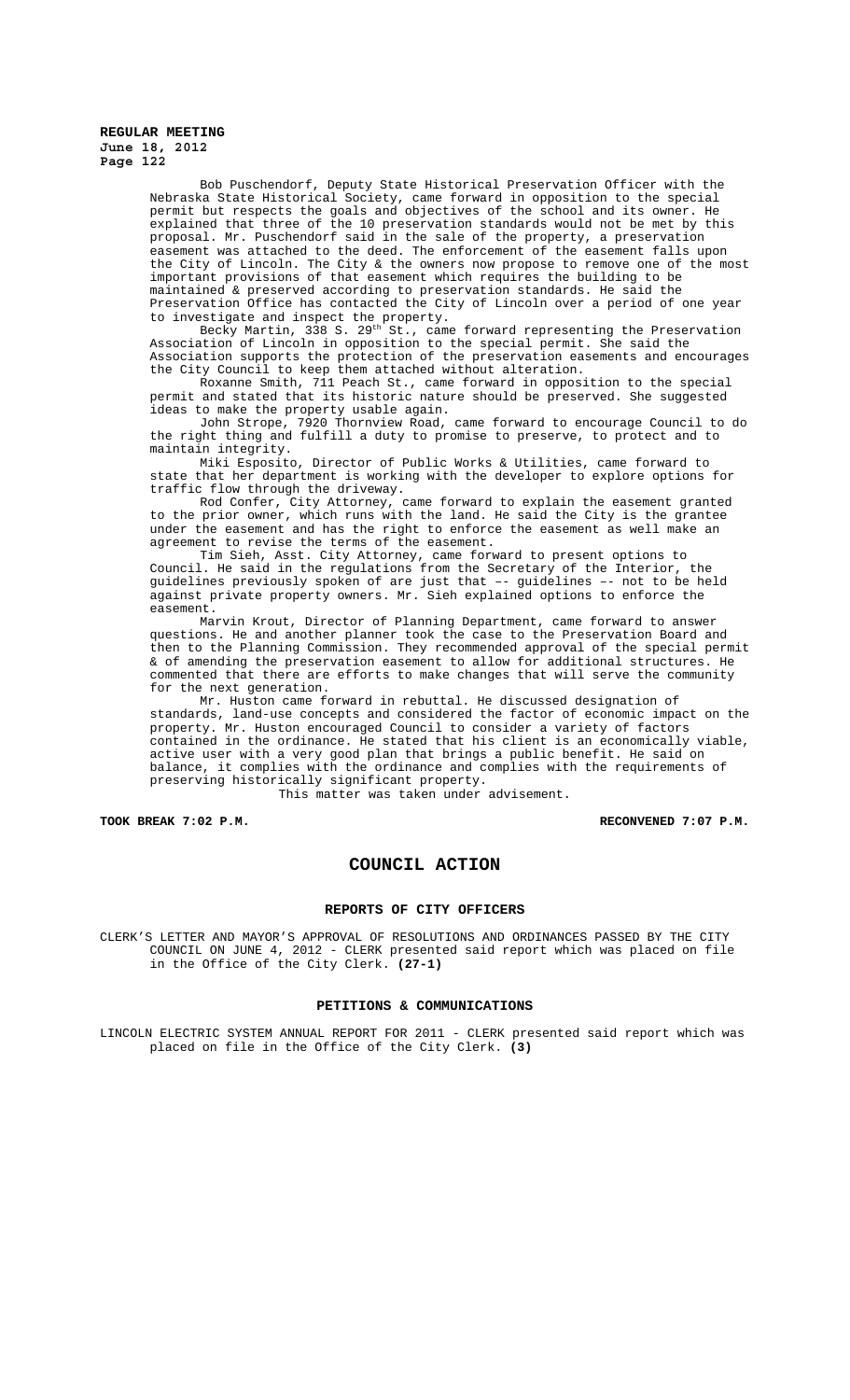REFERRALS TO THE PLANNING DEPARTMENT:

Change of Zone No. 05061A - Requested by Horseman's Benevolent & Protection Assn. for an amendment to the Southwest Village Planned Unit Development to amend the site plan to show a horse race course, simulcast facility, barns and accessory buildings to the southwest of 1st Street and West Denton Road; to allow all B-2 zoning district conditional and special permitted uses as permitted uses; and to waive the requirement for 1st Street to be paved prior to the Race Course construction; generally located at Hwy. 77 and West Denton Road. Change of Zone No. 05068C - Requested by Calruby, LLC, for an amendment to The Woodlands at Yankee Hill Planned Unit Development for expansion of the area of the PUD by approximately 11 acres on property generally located at S. 70th Street and Yankee Hill Road for a Planned Unit Development district designation and approval of a development plan which proposes certain modifications to the Zoning and Land Subdivision Ordinances to allow an additional approximately 57 dwelling units in the underlying R-3 zoned area and a street renaming. Special Permit No. 1335C - Requested by Dwight and Margaret Wilson for an amendment to the Homestead Park Community Unit Plan for a reduction in the to the Homestead Park Community Unit Plan for a reduction in the rear yard setback on property generally located at NW 8th Street and Glacier Trail. Special Permit No. 12025 - Requested by Hy-Vee, Inc. for the sale of alcohol for consumption off the premises on property generally located at N. 52nd Street and O Street (250 N. 52nd Street).

#### **MISCELLANEOUS REFERRALS**

SETTING THE HEARING DATE OF MONDAY, JUNE 25, 2012 AT 5:30 P.M. FOR THE APPLICATION OF COUNTRYVIEW STUDIOS, INC. DBA ART & SOUL FOR THE ADDITION OF A CATERING LICENSE TO ITS CLASS C LIQUOR LICENSE LOCATED AT 5740 HIDCOTE DRIVE - CLERK read the following resolution, introduced by Jon Camp, who moved its adoption:

A-86856 BE IT RESOLVED by the City Council, of the City of Lincoln, that a hearing date is hereby set for Monday, June 25, 2012, at 5:30 p.m. or as soon thereafter as possible in the City Council Chambers, County-City Building, 555 S. 10th St., Lincoln, NE for the application of Countryview Studios, Inc. dba Art & Soul for the addition of a catering license to its Class C liquor license located at 5740 Hidcote Drive.

If the Police Dept. is unable to complete the investigation by said time, a new hearing date will be set.

Introduced by Jon Camp Seconded by Emery & carried by the following vote: AYES: Camp, Carroll, Cook, Emery, Eskridge, Hornung, Schimek; NAYS: None.

SETTING THE HEARING DATE OF MONDAY, JUNE 25, 2012 AT 5:30 P.M. FOR THE APPLICATION OF LAMI, LLC DBA GUESTHOUSE INN FOR A CLASS I LIQUOR LICENSE LOCATED AT 5250 CORNHUSKER HWY - CLERK read the following resolution, introduced by Jon Camp, who moved its adoption:<br>A-86857 BE IT RESOLVED by

A-86857 BE IT RESOLVED by the City Council, of the City of Lincoln, that a hearing date is hereby set for Monday, June 25, 2012, at 5:30 p.m. or as soon thereafter as possible in the City Council Chambers, County-City Building, 555 S. 10th St., Lincoln, NE for the application of LAMI, LLC dba Guesthouse Inn for a Class I liquor license located at 5250 Cornhusker Hwy. If the Police Dept. is unable to complete the investigation by said time, a new hearing date will be set.

Introduced by Jon Camp Seconded by Carroll & carried by the following vote: AYES: Camp, Carroll, Cook, Emery, Eskridge, Hornung, Schimek; NAYS: None.

## **LIQUOR RESOLUTIONS**

APPLICATION OF BURRITO BUILDERS LINCOLN 101, LLC, DBA PANCHERO'S MEXICAN GRILL FOR A CLASS A LIQUOR LICENSE AT 2910 PINE LAKE ROAD, SUITE N - CLERK read the following resolution, introduced by Jon Camp, who moved its adoption for

approval:<br>A-86858 BE BE IT RESOLVED by the City Council of the City of Lincoln, Nebraska: That after hearing duly had as required by law, consideration of the facts of this application, the Nebraska Liquor Control Act, and the pertinent City ordinances, the City Council recommends that the application of Burrito Builders Lincoln 101, LLC, dba Panchero's Mexican Grill for a Class "A" liquor license at 2910 Pine Lake Road, Suite N, Lincoln, Nebraska, for the license period ending April 30, 2013, be approved with the condition that: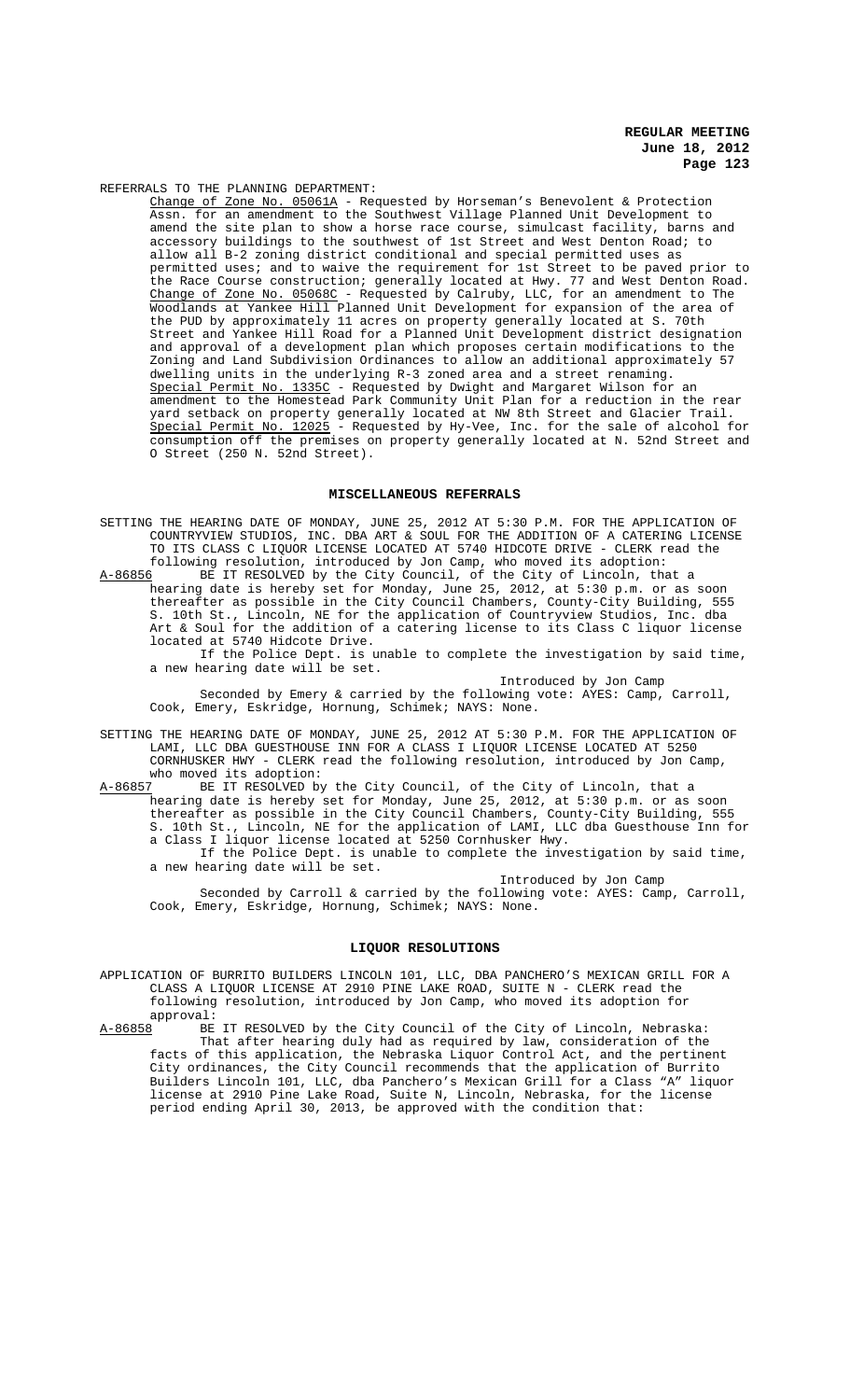1. Applicant must successfully complete the responsible beverage server training course required by Section 5.04.035 of the Lincoln Municipal Code within 30 days of approval of this resolution.

2. The premises must comply in every respect with all city and state regulations.

The City Clerk is directed to transmit a copy of this resolution to the Nebraska Liquor Control Commission.

Introduced by Jon Camp Seconded by Carroll & carried by the following vote: AYES: Camp, Carroll, Cook, Emery, Eskridge, Hornung, Schimek; NAYS: None.

MANAGER APPLICATION OF JEFF BUSCH FOR BURRITO BUILDERS LINCOLN 101, LLC, DBA PANCHERO'S MEXICAN GRILL AT 2910 PINE LAKE ROAD, SUITE N - CLERK read the following resolution, introduced by Jon Camp, who moved its adoption for approval:<br>A-86859 – MHI

#### A-86859 WHEREAS, Burrito Builders Lincoln 101, LLC, dba Panchero's Mexican Grill located at 2910 Pine Lake Road, Suite N, Lincoln, Nebraska has been approved for a Retail Class "A" liquor license, and now requests that Jeff Busch be named manager;

WHEREAS, Jeff Busch appears to be a fit and proper person to manage said business.

NOW, THEREFORE, BE IT RESOLVED by the City Council of the City of Lincoln, Nebraska:

That after hearing duly had as required by law, consideration of the facts of this application, the Nebraska Liquor Control Act, and the pertinent City ordinances, the City Council recommends that Jeff Busch be approved as manager of this business for said licensee. The City Clerk is directed to transmit a copy of this resolution to the Nebraska Liquor Control Commission.

Introduced by Jon Camp Seconded by Carroll & carried by the following vote: AYES: Camp, Carroll, Cook, Emery, Eskridge, Hornung, Schimek; NAYS: None.

# ORDINANCES - 2<sup>ND</sup> READING & RELATED RESOLUTIONS (as required)

- AUTHORIZING THE CITY OF LINCOLN, NEBRASKA TO ENTER INTO AN EQUIPMENT LEASE PURCHASE AGREEMENT NO. LIN2012-05E WITH COMMUNITY FIRST NATIONAL BANK, MANHATTAN, KANSAS IN THE AMOUNT OF \$575,412 FOR THE ACQUISITION OF PLOW TRUCKS FOR THE USE OF THE CITY - CLERK read an ordinance, introduced by DiAnna Schimek, authorizing and approving equipment lease purchase agreement No. LIN2012-05E with Community First National Bank for plow trucks in the amount of \$575,412.00 and an escrow agreement; and related matters, the second time.
- AMENDING CHAPTER 8.08 OF THE LINCOLN MUNICIPAL CODE RELATING TO BODY ART ESTABLISHMENTS TO UPDATE REGULATIONS OF HEALTH AND SANITATION TO REFLECT THE CURRENT STATE OF INDUSTRY PRACTICE AND TO CLARIFY PROVISIONS BY AMENDING SECTION 8.08.030 TO REQUIRE AT LEAST ONE PERSON WITH A PRACTITIONER PERMIT TO BE PRESENT AT ALL TIMES THE ESTABLISHMENT IS OPEN; AMENDING SECTION 8.08.100 RELATING TO THE DISPLAY OR POSTING OF THE PRACTITIONER PERMIT; AMENDING SECTION 8.08.200 TO CLARIFY SINK REQUIREMENTS; AMENDING SECTION 8.08.230 TO ALLOW AUTOCLAVED INSTRUMENTS TO BE USED FOR UP TO 90 DAYS FROM THE DATE AUTOCLAVED; AND AMENDING SECTION 8.08.310 TO CHANGE A RECORD KEEPING REQUIREMENT - CLERK read an ordinance, introduced by DiAnna Schimek, amending Chapter 8.08 of the Lincoln Municipal Code relating to Body Art Establishments to update regulations of health and sanitation to reflect the current state of industry practice and to clarify provisions by amending Section 8.08.030 to require at least one person with a practitioner permit to be present at all times the establishment is open; amending Section 8.08.100 relating to the display or posting of the practitioner permit; amending Section 8.08.200 to clarify sink requirements; amending Section 8.08.230 to allow autoclaved instruments to be used for up to 90 days from the date autoclaved; amending Section 8.08.310 to change a record keeping requirement; and repealing Sections 8.08.030, 8.08.100, 8.08.200, 8.08.230 and 8.08.310 of the Lincoln Municipal Code as hitherto existing, the second time.
- CHANGE OF ZONE 12008 AMENDING TITLE 27 OF THE LINCOLN MUNICIPAL CODE ("ZONING CODE") GENERALLY TO REFORMAT AND STREAMLINE THE ZONING CODE TO REDUCE THE LIST OF OVER 270 DIFFERENT LAND USES DOWN TO 14 USE GROUPS, AND TO ELIMINATE THE POSSIBILITY THAT A USE TYPE IS NOT LISTED BY MAKING THE USE GROUPS ALL-ENCOMPASSING, THEREBY INCREASING THE EMPHASIS ON TREATING LIKE USES IN A SIMILAR MANNER; BY ADDING A NEW CHAPTER 27.02 TO PROVIDE DEFINITIONS; BY ADDING A NEW CHAPTER 27.06 TITLED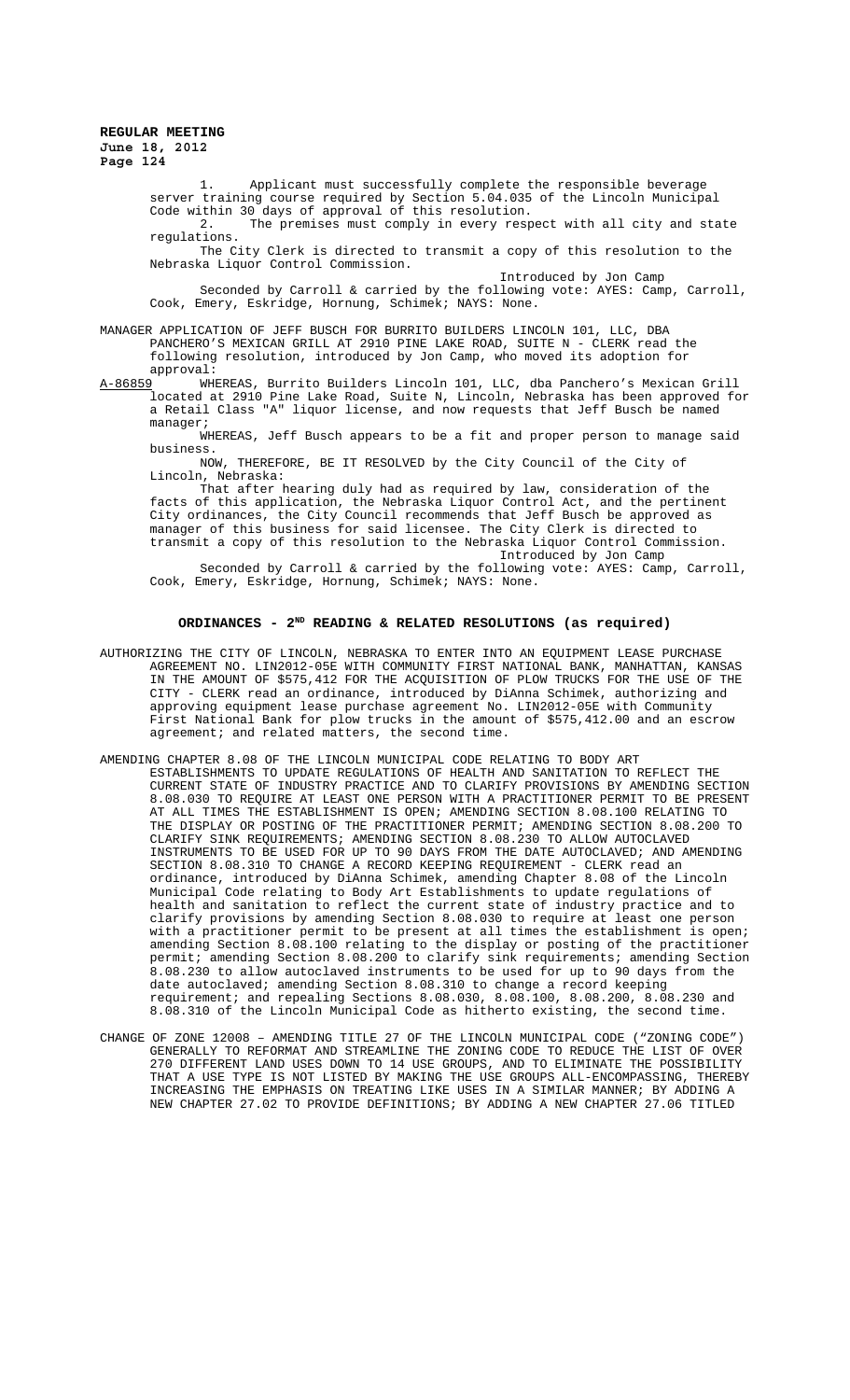"USE GROUPS" TO CLASSIFY AND COMBINE THE MAIN USES OF BUILDINGS AND/OR PREMISES INTO 14 USE GROUPS BASED UPON FUNCTIONAL AND PHYSICAL USE TYPE CHARACTERISTICS, TO DESIGNATE SPECIFIC USE TYPES WITHIN EACH USE GROUP AS PERMITTED, PERMITTED CONDITIONAL, AND PERMITTED SPECIAL USES WITHIN EACH ZONING DISTRICT PER THE USE IN CHAPTER 27.06 AND TO PROVIDE THAT THE MAXIMUM HEIGHT AND MINIMUM LOT REQUIREMENTS WITHIN SAID ZONING DISTRICTS SHALL BE REGULATED IN CONFORMANCE WITH THE REQUIREMENTS OF CHAPTER 27.72; BY ADDING A NEW CHAPTER 27.62 TITLED "CONDITIONAL USES" TO RELOCATE AND CONSOLIDATE ALL ZONING DISTRICT TYPES WHICH ARE ALLOWED AS PERMITTED CONDITIONAL USES IN DESIGNATED ZONING DISTRICTS IN CONFORMANCE WITH THE SPECIFIC CONDITIONS OF APPROVAL FOR SUCH USE TYPES INTO A SINGLE CHAPTER; BY ADDING A NEW CHAPTER 27.64 TITLED USE PERMITS TO COMBINE AND CONSOLIDATE THE PROCESS FOR OBTAINING A USE PERMIT IN THE O-3, R-T, B-2, B-5, AND I-3 ZONING DISTRICTS INTO A SINGLE CHAPTER; BY AMENDING CHAPTER 27.69 TO AUTHORIZE CERTAIN SIGNS FOR MOTORIZED VEHICLE FUEL SALES FACILITIES, RESIDENTIAL HEALTH CARE FACILITIES AND NON-RESIDENTIAL HEALTH CARE FACILITIES; AND BY ADDING A NEW CHAPTER 27.72 TITLED HEIGHT AND LOT REQUIREMENTS, TO RELOCATE AND CONSOLIDATE HEIGHT AND LOT REGULATIONS FOR ALL THE ZONING DISTRICTS INTO A SINGLE CHAPTER AND TO INCORPORATE ADDITIONAL HEIGHT AND AREA REGULATIONS FROM CHAPTER 27.71 INTO CHAPTER 27.72 - CLERK read an ordinance, introduced by DiAnna Schimek, amending Title 27 of the Lincoln Municipal Code ("Zoning Code") generally to reformat and streamline the Zoning Code to reduce the list of over 270 different land uses down to 14 Use Groups, and to eliminate the possibility that a use type is not listed by making the use groups all-encompassing, thereby increasing the emphasis on treating like uses in a similar manner; by adding a new Chapter 27.02 to provide definitions; by adding a new Chapter 27.06 titled "Use Groups" to classify and combine the main uses of buildings and/or premises into 14 Use Groups based upon functional and physical use type characteristics, to designate specific use types within each Use Group as permitted, permitted conditional, and permitted special uses within each zoning district per the Use Group Tables in Chapter 27.06 and to provide that the maximum height and minimum<br>lot requirements within said zoning districts shall be requlated in conformance lot requirements within said zoning districts shall be regulated in conformance with the requirements of Chapter 27.72; by adding a new Chapter 27.62 titled "Conditional Uses" to relocate and consolidate all zoning district types which are allowed as permitted conditional uses in designated zoning districts in conformance with the specific conditions of approval for such use types into a single chapter; by adding a new Chapter 27.64 titled Use Permits to combine and consolidate the process for obtaining a use permit in the O-3, R-T, B-2, B-5, and I-3 zoning districts into a single chapter; by amending Chapter 27.69 to authorize certain signs for motorized vehicle fuel sales facilities, residential health care facilities and non-residential health care facilities; and by adding a new Chapter 27.72 titled Height and Lot Requirements, to relocate and consolidate height and lot regulations for all the zoning districts into a single chapter and to incorporate additional height and area regulations from Chapter 27.71 into Chapter 27.72, the second time.

- MISC. NO. 12002 AMENDING THE CITY OF LINCOLN DESIGN STANDARDS BY AMENDING SECTIONS 7.7 AND 7.11 OF CHAPTER 3.50, DESIGN STANDARDS FOR SCREENING AND LANDSCAPING, TO MODIFY THE REQUIREMENTS IN SECTION 7.7 REGARDING THE SCREENING OF OUTDOOR STORAGE AREAS OF SALVAGE YARDS AND TO DELETE REFERENCE TO THE SCREENING OF SCRAP PROCESSING OPERATIONS AND VEHICLE BODY REPAIR SHOPS, AND TO EXPAND THE LIST OF AREAS IN SECTION 7.11 OUTSIDE A BUILDING WHICH MUST BE SCREENED.
- CHANGE OF ZONE 12009 AMENDING TITLE 27 OF THE LINCOLN MUNICIPAL CODE RELATING TO THE ZONING CODE BY AMENDING SECTIONS 27.60.060 AND 27.65.060 TO GRANT THE PLANNING DIRECTOR AUTHORITY TO APPROVE AMENDMENTS TO A PLANNED UNIT DEVELOPMENT OR COMMUNITY UNIT PLAN TO ALLOW A HEIGHT INCREASE NOT TO EXCEED TEN FEET OVER THE MAXIMUM HEIGHT LIMIT FOR A MULTI-FAMILY DWELLING; BY FURTHER AMENDING SECTION 27.65.060 TO GRANT THE PLANNING DIRECTOR AUTHORITY TO APPROVE AMENDMENTS TO A COMMUNITY UNIT PLAN TO ALLOW A PERCENTAGE OF STACKED PARKING STALLS ON A DRIVEWAY BEHIND A GARAGE ATTACHED TO A MULTI-FAMILY DWELLING TO BE USED TOWARD SATISFACTION OF REQUIRED PARKING; AND BY AMENDING SECTION 27.65.090 TO DELETE THE REQUIREMENT THAT THE USE OF SUCH STACKED PARKING STALLS IN SATISFACTION OF REQUIRED PARKING BE APPROVED BY THE PLANNING COMMISSION - CLERK read an ordinance, introduced by DiAnna Schimek, amending Title 27 of the Lincoln Municipal Code relating to the Zoning Code by amending Sections 27.60.060 and 27.65.060 to grant the Planning Director authority to approve amendments to a planned unit development or community unit plan to allow a height increase not to exceed ten feet over the maximum height limit for a multi-family dwelling; by further amending Section 27.65.060 to grant the Planning Director authority to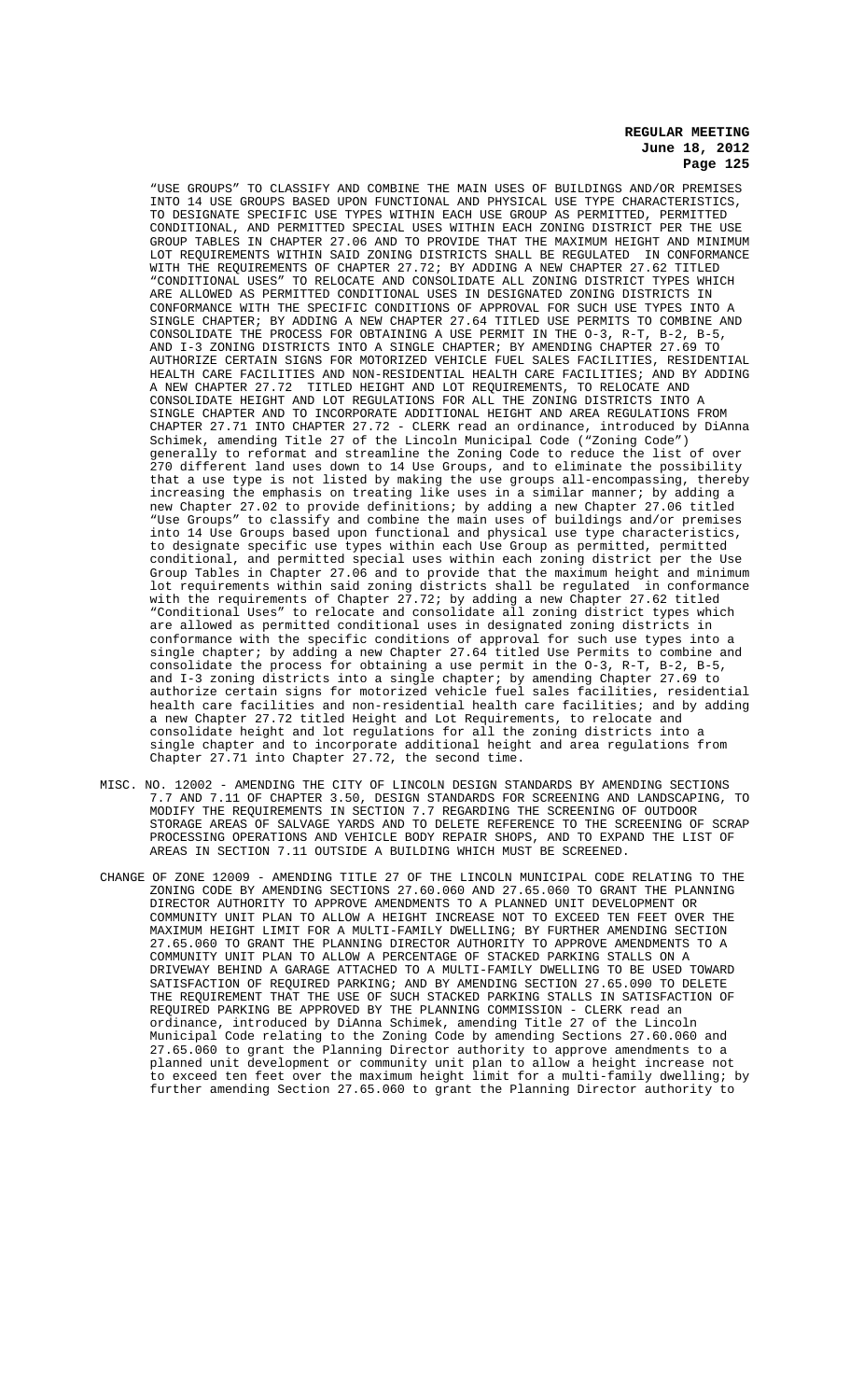> approve amendments to a community unit plan to allow a percentage of stacked parking stalls on a driveway behind a garage attached to a multi-family dwelling to be used toward satisfaction of required parking; by amending Section 27.65.090 to delete the requirement that the use of such stacked parking stalls in satisfaction of required parking be approved by the Planning Commission; and repealing Sections 27.60.060, 27.65.060 and 27.65.090 of the Lincoln Municipal Code as hitherto existing, the second time.

- MISC. NO. 12003 AMENDING THE CITY OF LINCOLN DESIGN STANDARDS BY AMENDING SECTION 1.2 OF CHAPTER 3.35, DESIGN STANDARDS FOR COMMUNITY UNIT PLANS, TO PROVIDE A MINIMUM SETBACK FOR MULTI-FAMILY DWELLINGS THAT EXCEED THE ZONING DISTRICT HEIGHT ABUTTING A SINGLE OR TWO FAMILY DWELLING AND TO CONDITIONALLY ALLOW ACCESSORY GARAGES AND DRIVEWAYS WITHIN THE SETBACK AREA, AND BY AMENDING SECTION 7.3 OF CHAPTER 3.50, DESIGN STANDARDS FOR MULTI-FAMILY DWELLINGS AND CERTAIN ACCESSORY GARAGES AND DRIVEWAYS WHEN THE MULTI-FAMILY DWELLING EXCEEDS THE ZONING DISTRICT HEIGHT AND ABUTS AN EXISTING OR PLANNED SINGLE OR TWO FAMILY DWELLING.
- CHANGE OF ZONE 12012 APPLICATION OF LANA PEREZ FOR A CHANGE OF ZONE FROM I-1 INDUSTRIAL DISTRICT AND R-4 RESIDENTIAL DISTRICT TO P PUBLIC USE DISTRICT AND FROM R-4 RESIDENTIAL DISTRICT TO I-1 INDUSTRIAL DISTRICT ON PROPERTY GENERALLY LOCATED AT 505 S.W. 1ST STREET AND GENERALLY FROM SALT CREEK WEST OF S.W. 1ST STREET AND NORTH OF J STREET - CLERK read an ordinance, introduced by DiAnna Schimek, amending the Lincoln Zoning District Maps adopted by reference and made a part of Title 27 of the Lincoln Municipal Code, pursuant to Section 27.05.020 of the Lincoln Municipal Code, by changing the boundaries of the districts established and shown thereon, the second time.
- CHANGE OF ZONE 12014 APPLICATION OF EIGER CORPORATION FOR A CHANGE OF ZONE FROM B-5 PLANNED REGIONAL BUSINESS DISTRICT TO H-4 GENERAL COMMERCIAL DISTRICT ON PROPERTY GENERALLY LOCATED SOUTHEAST OF THE INTERSECTION OF SOUTH 84TH STREET AND HIGHWAY 2 - CLERK read an ordinance, introduced by DiAnna Schimek, amending the Lincoln Zoning District Maps adopted by reference and made a part of Title 27 of the Lincoln Municipal Code, pursuant to Section 27.05.020 of the Lincoln Municipal Code, by changing the boundaries of the districts established and shown thereon, the second time.

#### **PUBLIC HEARING - RESOLUTIONS**

- APPROVING A FUNDING AGREEMENT BETWEEN THE CITY AND THE NEBRASKA DEPT. OF ROADS FOR THE USE OF FEDERAL SURFACE TRANSPORTATION PROGRAM FUNDS FOR CONSTRUCTION ENGINEERING COSTS FOR LINCOLN CITYWIDE DURABLE MARKINGS PROJECT (STATE PROJECT NO. LCLC-5239(8)) - CLERK read the following resolution, introduced by DiAnna Schimek, who moved its adoption:<br>A-86860 BE IT RESOLVED by
- BE IT RESOLVED by the City Council of the City of Lincoln, Nebraska: That the attached Agreement between the City of Lincoln and the State of Nebraska Department of Roads for the use of Federal Surface Transportation Program Funds for construction engineering costs for Lincoln Citywide Durable Markings Project, Project No. LCLC-5239(8), in accordance with the terms and conditions contained in said Agreement, is hereby approved and the Mayor is authorized to execute the same on behalf of the City of Lincoln.

The City Clerk is directed to return the executed copy of the Agreement to Alicea McCluskey, Department of Public Works & Utilities, for transmittal and execution by the State Department of Roads.

Introduced by DiAnna Schimek Seconded by Emery & carried by the following vote: AYES: Camp, Carroll, Cook, Emery, Eskridge, Hornung, Schimek; NAYS: None.

APPROVING A FUNDING AGREEMENT BETWEEN THE CITY AND THE NEBRASKA DEPT. OF ROADS FOR THE USE OF FEDERAL SURFACE TRANSPORTATION PROGRAM FUNDS FOR CONSTRUCTION ENGINEERING COSTS FOR LINCOLN CITYWIDE CONTINENTAL PEDESTRIAN CROSSWALKS PROJECT (STATE PROJECT NO. LCLC-5221(3)) - CLERK read the following resolution, introduced by DiAnna Schimek, who moved its adoption:<br>A-86861 BE IT RESOLVED by the City Counc:

A-86861 BE IT RESOLVED by the City Council of the City of Lincoln, Nebraska: That the attached Agreement between the City of Lincoln and the State of Nebraska Department of Roads for the use of Federal Surface Transportation Program Funds for construction engineering costs for Lincoln Citywide Continental Pedestrian Crosswalks Project, Project No. LCLC-5221(3), in accordance with the terms and conditions contained in said Agreement, is hereby approved and the Mayor is authorized to execute the same on behalf of the City of Lincoln.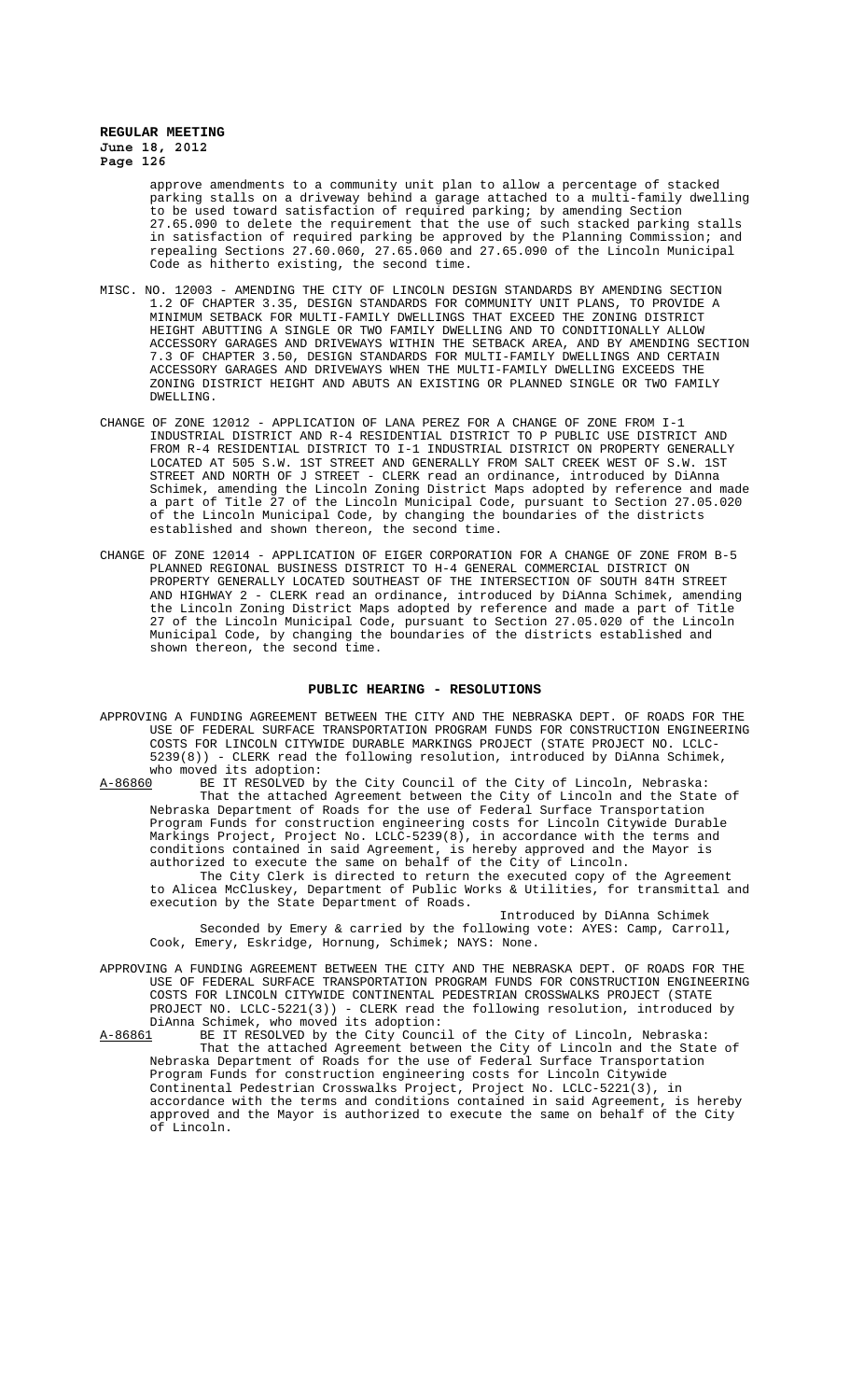The City Clerk is directed to return the executed copy of the Agreement to Alicea McCluskey, Department of Public Works & Utilities, for transmittal and execution by the State Department of Roads.

Introduced by DiAnna Schimek Seconded by Emery & carried by the following vote: AYES: Camp, Carroll, Cook, Emery, Eskridge, Hornung, Schimek; NAYS: None.

APPROVING SUPPLEMENTAL AGREEMENT NO. 1 BETWEEN THE CITY AND THE NEBRASKA DEPT. OF ROADS TO CHANGE THE FUNDING SOURCE FROM HIGHWAY INFRASTRUCTURE INVESTMENT FUNDS PROVIDED BY THE AMERICAN RECOVERY AND REINVESTMENT ACT OF 2009 TO FEDERAL SURFACE TRANSPORTATION PROGRAM FUNDS FOR CITYWIDE CONTINENTAL PEDESTRIAN CROSSWALKS PROJECT (STATE PROJECT NO. LCLC-5221(3)) - CLERK read the following resolution, introduced by DiAnna Schimek, who moved its adoption:

A-86862 BE IT RESOLVED by the City Council of the City of Lincoln, Nebraska: That the attached Supplemental Agreement No. 1 between the City of Lincoln and the State of Nebraska Department of Roads to change the funding source from Highway Infrastructure Investment Funds provided by the American Recovery and Reinvestment Act of 2009 to Federal Surface Transportation Program Funds for Citywide Continental Pedestrian Crosswalks Project, Project No. LCLC-5221(3), in accordance with the terms and conditions contained in said Agreement, is hereby approved and the Mayor is authorized to execute the same on behalf of the City of Lincoln.

The City Clerk is directed to return the executed copy of the Agreement to Alicea McCluskey, Department of Public Works & Utilities, for transmittal and execution by the State Department of Roads.

Introduced by DiAnna Schimek Seconded by Carroll & carried by the following vote: AYES: Camp, Carroll, Cook, Emery, Eskridge, Hornung, Schimek; NAYS: None.

AMENDING THE LINCOLN-LANCASTER COUNTY AIR POLLUTION CONTROL REGULATIONS AND STANDARDS TO UPDATE REGULATIONS REGARDING PARTICULATE MATTER PERMITTING THRESHOLDS AND DEFINITIONS, PRECURSORS TO OZONE, NATIONAL AMBIENT AIR QUALITY STANDARDS, AND HOW FEES ARE CHARGED FOR DRY CLEANING FACILITIES - PRIOR to reading:

CARROLL Moved to Continue Public Hearing with Action on Bill No. 12R-117 three weeks to July 9, 2012.

Seconded by Schimek & carried by the following vote: AYES: Camp, Carroll, Cook, Emery, Eskridge, Hornung, Schimek; NAYS: None.

- COMP. PLAN AMENDMENT NO. 12001 APPLICATION OF THE URBAN DEVELOPMENT DIRECTOR TO AMEND THE 2040 LINCOLN-LANCASTER COUNTY COMPREHENSIVE PLAN TO ADOPT THE PROPOSED "DOWNTOWN MASTER PLAN UPDATE" AS A SUBAREA PLAN OF THE COMPREHENSIVE PLAN GENERALLY LOCATED FROM 6TH STREET ON THE WEST TO 19TH STREET ON THE EAST AND FROM H STREET ON THE SOUTH TO R STREET ON THE NORTH TO INCLUDE CHANGES THAT HAVE OCCURRED SINCE THE ADOPTION OF THE DOWNTOWN MASTER PLAN IN 2005 - PRIOR to
- reading:<br>HORNUNG M Moved to delay Bill No. 12R-118 three weeks for Action Only to July 9, 2012.

Seconded by Camp & carried by the following vote: AYES: Camp, Emery, Hornung, Schimek; NAYS: Carroll, Cook, Eskridge.

SPECIAL PERMIT NO. 12019 - APPLICATION OF KINDER PORTER SCOTT FAMILY FOUNDATION TO PRESERVE A LANDMARK (THE LEWIS-SYFORD HOUSE) BY PERMITTING THE UTILIZATION OF THE PROPERTY FOR OFFICE AND EDUCATIONAL USES, WITH REQUESTED WAIVERS OF YARD SETBACK AND PARKING REQUIREMENTS, ON PROPERTY GENERALLY LOCATED AT 700 NORTH 16TH STREET (RELATED ITEMS: 12R-121, 12R-123) - CLERK read the following resolution, introduced by DiAnna Schimek, who moved its adoption:

38-4618 WHEREAS, the Kinder Porter Scott Family Foundation, as owner, is proposing to use the premises located at 700 North 16th Street, and legally described as:

The western 175 feet of Lots J and K of Tuttle Subdivision of Lot 1 of SW Little's Subdivision, Lincoln, Lancaster

County, Nebraska;

for a school for autistic children which is a permitted use of the premises under its existing R-7 Zoning; and

WHEREAS, however, the proposed use of the premises for a school for autistic children includes rehabilitation of the Lewis-Syford House, an historic landmark, including new foundation, mechanical systems, roof and sprinkler system, reconstruction of the existing carriage house, including new foundation and structural elements, and the construction of a new educational building at the rear of the property designed to meet contemporary code requirements and the education program intention of the private school; and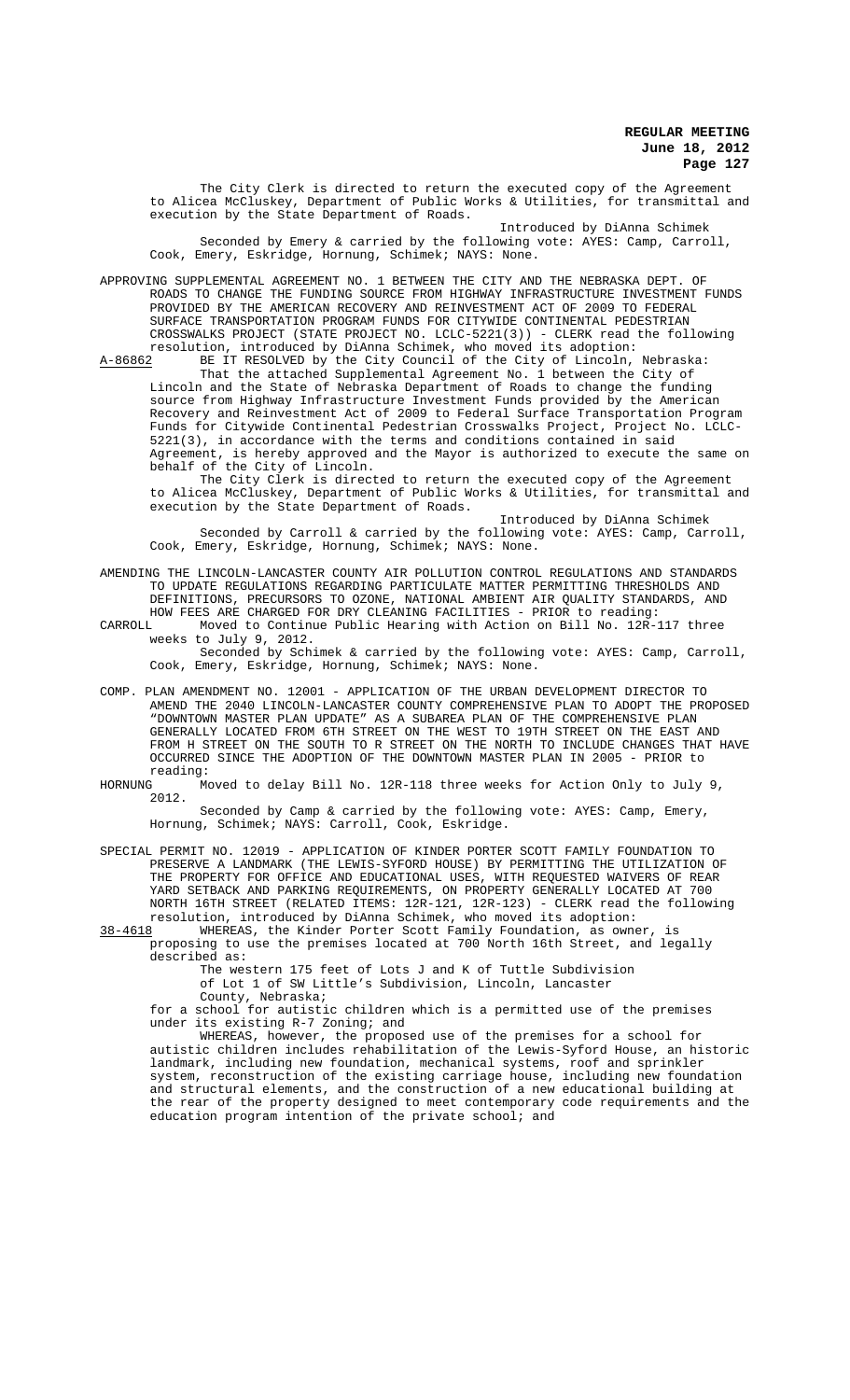> WHEREAS, such construction work cannot be undertaken without a certificate of appropriateness under Chapter 27.57 of the Zoning Code as well as waivers of the required rear yard setback in the R-7 Zoning District and the required parking for private schools; and

> WHEREAS, the Kinder Porter Scott Family Foundation has submitted an application designated as Special Permit No. 12019 requesting the grant of a certificate of appropriateness to undertake the above described work together with requested waivers of the required R-7 Zoning District rear yard setback and parking requirements for private schools; and

> WHEREAS, the real property adjacent to the area included within the site plan for this use of the premises and historic landmark building will not be adversely affected; and

WHEREAS, said site plan together with the terms and conditions hereinafter set forth are consistent with the intent and purpose of Title 27 of the Lincoln Municipal Code to promote the public health, safety, and general welfare.

NOW, THEREFORE, BE IT RESOLVED by the City Council of the City of Lincoln, Nebraska:

That the application of Kinder Porter Scott Family Foundation, hereinafter referred to as "Permittee", to rehabilitate the Lewis-Syford House, reconstruct the carriage house and construct a new building for use as a school for autistic children, on the property legally described above, be and the same is hereby granted under the provisions of Section 27.63.400 of the Lincoln Municipal Code upon condition that construction and operation of said premises and historic landmark be in substantial compliance with said application, the site plan, and the following additional express terms, conditions, and requirements:

1. This permit approves for historic preservation the use of the Lewis-Syford House and other buildings on the premises for a private school for autistic children with a maximum of 15 students with the requested waivers to the rear yard and off-street parking requirements for a private school, subject to general conformance with the approved site plan and the following conditions:

a. The rear yard is reduced from 30 feet to 15 feet 5 inches and the on-site parking requirement is reduced from 12 stalls to one stall. The Permittee shall provide evidence at the time of Building Permit of the availability to provide 15 off-site parking stalls in a lot or garage within 1200 feet of the property.

b. Architectural details for all proposed repairs to and reconstruction of existing buildings, proposed new construction including signage, and proposed alterations to landscaping or to the proposed site plan must be submitted to and approved by the Historic Preservation Commission as being consistent with the Certificate of Appropriateness deemed to have been granted by approval of this special permit.

c. Provide a survey to verify the site plan and its dimensions. d. Architectural recording of carriage house construction shall be performed prior to and during its deconstruction at the expense of the Permittee.

e. Contract to provide for archeological investigation/ documentation of portion of site proposed for alteration at the expense of the Permittee.

f. Approval by the City Council of the associated rquest to amend paragraph 7 of the Deed of Historic Preservation Right (Conservation Easement) to allow the erection of new structures on the premises.<br>2. Before occupying buildings or starting the operation Before occupying buildings or starting the operation all

development and construction shall substantially comply with the approved plans. 3. The physical location of all setbacks and yards, buildings, parking and circulation elements, and similar matters must be in substantial

compliance with the location of said items as shown on the approved site plan. 4. The terms, conditions, and requirements of this resolution shall be binding and obligatory upon the Permittee and the Permittee's successors and assigns. The building official shall report violations to the City Council, which may revoke the special permit or take such other action as may be necessary to gain compliance.

5. The Permittee shall sign and return the letter of acceptance to the City Clerk. This step should be completed within 60 days following the approval of the special permit. The City Clerk shall file a copy of the resolution approving the special permit and the letter of acceptance with the Register of Deeds, filing fees therefor to be paid in advance by the Permittee. Building permits will not be issued unless the letter of acceptance has been filed.

Seconded by Carroll & **LOST** by the following vote: AYES: Carroll, Eskridge, Hornung; NAYS: Camp, Cook, Emery, Schimek. The resolution, having **LOST**, was assigned File **#38-4618** & was placed on file

in the Office of the City Clerk.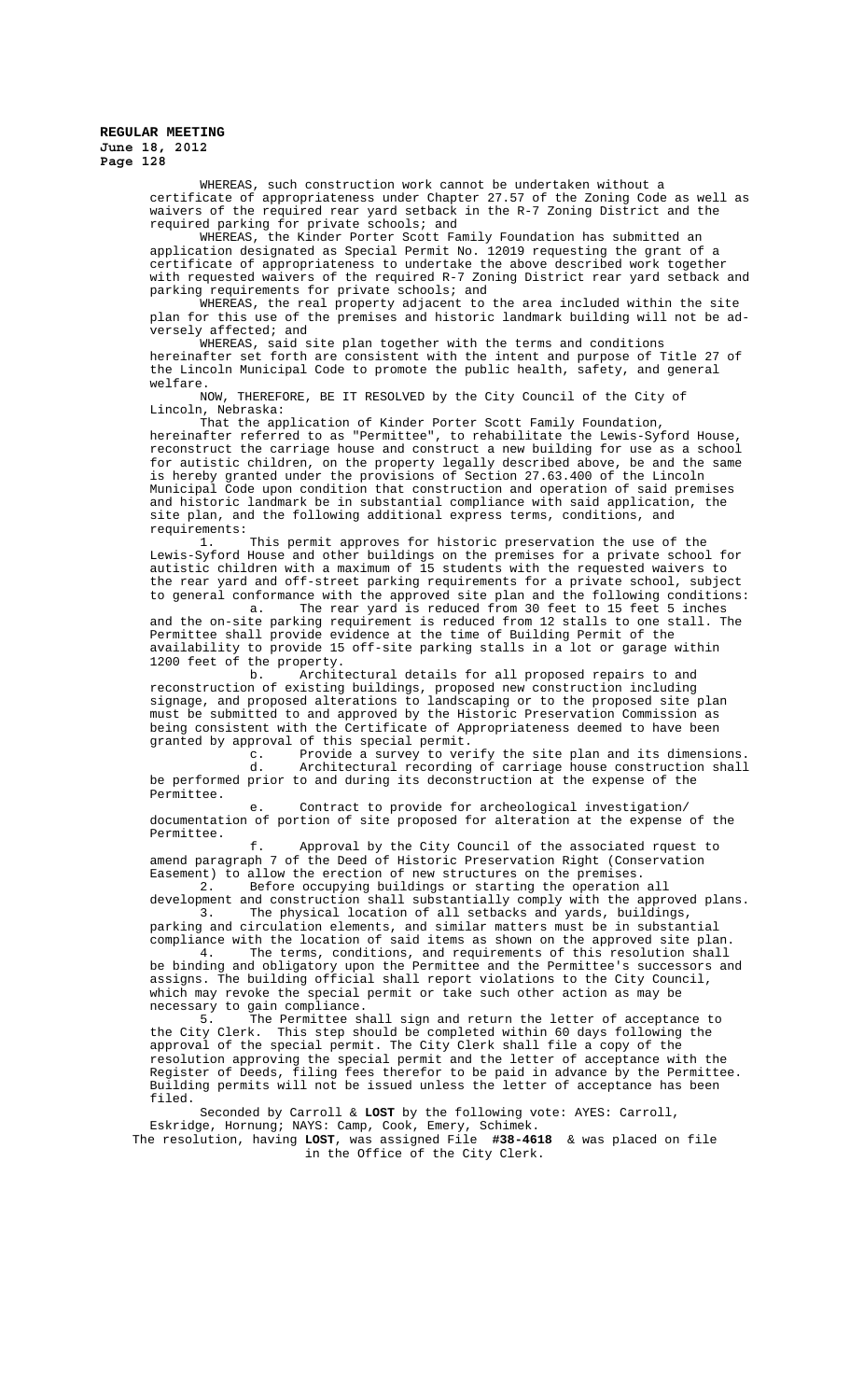APPROVING AN AMENDMENT TO THE DEED OF HISTORIC PRESERVATION RIGHT (EASEMENT) REGARDING PRESERVATION OF THE LEWIS SYFORD HOUSE LOCATED AT 700 NORTH 16TH STREET AND THE PREMISES IT IS LOCATED ON TO ALLOW THE ERECTION OF NEW STRUCTURES UPON RECEIPT OF THE CITY OF LINCOLN'S EXPRESS WRITTEN PERMISSION AND TO CLARIFY THE PROCESS FOR OBTAINING SUCH PERMISSION (RELATED ITEMS: 12R-121, 12R-123) - CLERK read the following resolution, introduced by DiAnna Schimek, who moved its adoption:

38-4619 WHEREAS, Resolution No. A-84981 adopted by the City Council for the City of Lincoln on August 18, 2008 accepted the conveyance of a Deed of Historic Preservation Right (Preservation Easement) from the Nebraska State Historical Society Foundation ("Grantor") to the City of Lincoln, Nebraska ("Grantee") to conserve and protect the architectural features of the Lewis-Syford House on property generally located at 700 North 16th Street and legally described as the west half of Lots J and K, Tuttle Subdivision of Lot 1, Little's Subdivision, Lincoln, Lancaster County, Nebraska; and

WHEREAS, Kinder Porter Scott Family Foundation is the current owner and successor in interest to Nebraska Historical Society Foundation; and WHEREAS, the Kinder Porter Scott Family Foundation as Grantor and the City of Lincoln, Nebraska as Grantee now desire to amend the Deed of Historic Preservation Right to remove the prohibition against the erection of new structures and instead to allow the erection of new structures upon the Grantor's receipt of express written permission from the Grantee in order to allow the new structure proposed by Grantor in its application for Special Permit No. 12019 to be erected and to further ensure the Grantor's economic ability to preserve the historic character of the Lewis-Syford House and the premises upon which it is located; and

WHEREAS, the Kinder Porter Scott Family Foundation, as Grantor, and the City of Lincoln, Nebraska, as Grantee, further desire to amend the Deed of Historic Preservation Right to correct the omission of the National Registration of Historic Places Registration Form for the Lewis-Syford House as an attachment to the Deed of Historic Preservation Right and to amend paragraph 20 to conform the Deed to the draft Deed of Historic Preservation Right included as part of the record for the City Council, adoption of Ordinance No. 19079 declaring the Lewis-Syford House an historic landmark; and

WHEREAS, the Kinder Porter Scott Family Foundation, as Grantor, and the City of Lincoln, Nebraska, as Grantee, desire to further amend the Deed of Preservation Right to delete the requirement that the Deed and amendments be executed in five counterparts.

NOW, THEREFORE, BE IT RESOLVED by the City Council of the City of Lincoln, Nebraska:

That on behalf of the City of Lincoln the attached Amendment No. 1 to Deed of Historic Preservation Right, attached hereto marked as Attachment "A", is hereby accepted and approved.

BE IT FURTHER RESOLVED that the Mayor is authorized or execute the Amendment No. 1 to the Deed of Historic Preservation Right on behalf of the City of Lincoln, Nebraska.

The City Clerk is directed to file the original Amendment No. 1 to Deed of Historic Preservation Right with the Register of Deeds, filing fees to be paid in advance by the Kinder Porter Scott Family Foundation. This Amendment No. 1 is to be indexed against the West Half of Lots J and K, Tuttle Subdivision of Lot 1, Little's Subdivision, Lincoln, Lancaster County, Nebraska.

The City Clerk is directed to return one fully executed Counterpart of Amendment No. 1 to Deed of Historic Preservation Right to the Nebraska State Historical Society, 1500 R Street, Lincoln, NE 68508.

Seconded by Carroll & **LOST** by the following vote: AYES: Carroll, Eskridge, Hornung; NAYS: Camp, Cook, Emery, Schimek.

The resolution, having **LOST**, was assigned File **#38-4619** & was placed on file in the Office of the City Clerk.

# ORDINANCE -  $3^{RD}$  READING & RELATED RESOLUTIONS (as required)

CREATING PAVING DISTRICT NO. 2631 IN GLADSTONE FROM 35TH STREET TO 36TH STREET AND IN 36TH STREET FROM GLADSTONE TO HARTLEY STREET AND ASSESSING THE COST THEREOF AGAINST THE BENEFITTED PROPERTIES - CLERK read an ordinance, introduced by Carl Eskridge, creating Paving District No. 2631, defining the limits thereof, establishing the width of the roadway to be paved and the width of the grading to be done, providing for the curbing, guttering, and laying of sidewalks, providing for the payment of the cost thereof, designating the property to be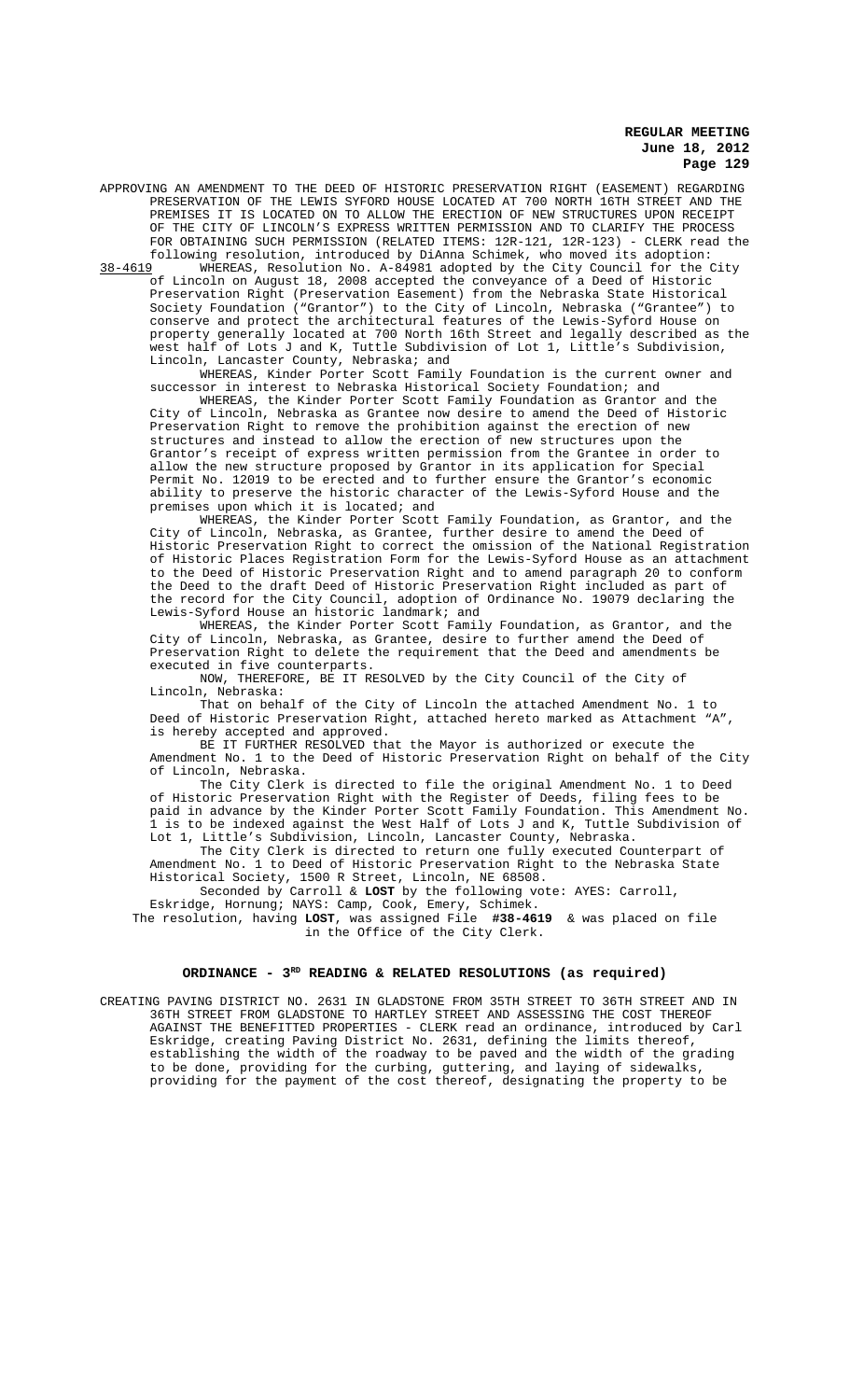**REGULAR MEETING June 18, 2012**

**Page 130**

benefitted, providing for the acquisition of easements and additional right-ofway, if necessary, and repealing all ordinances or parts of ordinances in conflict herewith, the third time.

ESKRIDGE Moved to pass the ordinance as read.

Seconded by Carroll & carried by the following vote: AYES: Camp, Carroll, Cook, Emery, Eskridge, Hornung, Schimek; NAYS: None.

The ordinance, being numbered **#19725**, is recorded in Ordinance Book #27, Page .

CREATING SANITARY SEWER DISTRICT NO. 1187 FOR THE PURPOSE OF CONSTRUCTING AN 8-INCH DIAMETER SANITARY SEWER IN ALMIRA LANE APPROXIMATELY 925 FEET WEST OF THE WEST RIGHT-OF-WAY LINE OF 70TH STREET, AND ASSESSING THE COSTS THEREOF AGAINST THE BENEFITTED PROPERTY - CLERK read an ordinance, introduced by Carl Eskridge, creating Sewer District No. 1187, designating the real estate to be benefitted, providing for assessment of the costs of the improvements constructed therein, providing for the acquisition of easements and additional right-of-way, if necessary, and repealing all ordinances or parts of ordinances in conflict herewith, the third time.<br>ESKRIDGE Moved to pass the out

Moved to pass the ordinance as read. Seconded by Carroll & carried by the following vote: AYES: Camp, Carroll, Cook, Emery, Eskridge, Hornung, Schimek; NAYS: None.

The ordinance, being numbered **#19726**, is recorded in Ordinance Book #27, Page .

VACATION 12001 - VACATING A PORTION OF 4TH STREET RIGHT-OF-WAY, A PORTION OF R STREET RIGHT-OF-WAY, A PORTION OF THE EAST/WEST ALLEY WITHIN BLOCKS 266, 267, 248 AND ALL OF THE EAST/WEST ALLEY WITHIN BLOCK 249, ORIGINAL PLAT OF LINCOLN, RETAINING TITLE THERETO IN THE CITY OF LINCOLN, DECLARING THE VACATED RIGHT-OF-WAYS SURPLUS AND AUTHORIZING THE CONVEYANCE THEREOF TO THE WEST HAYMARKET JOINT PUBLIC AGENCY - PRIOR to reading:<br>CARROLL Moved MTA #1 to amend Bill

Moved MTA #1 to amend Bill No. 12-59 in the following manner: 1. On page 1, line 2, after the number 267 delete the comma and insert

the word  $\frac{and}{2}$ . On r 2. On page 1, lines 2 and 3, delete the following language: "and all of the east/west alley within block 249".

3. On page 1, line 8, after the number 267 delete the comma and insert the word and.

4. On page 1, lines 8 and 9, delete the following language: "and all of the east/west alley within block 249".

Seconded by Cook & carried by the following vote: AYES: Camp, Carroll, Cook, Emery, Eskridge, Hornung, Schimek; NAYS: None.

CLERK Read an ordinance, introduced by Carl Eskridge, vacating a portion of  $4<sup>th</sup>$ Street right-of-way, a portion of R Street right-of-way, a portion of the east/west alley within Blocks 266, 267<del>,</del> <u>and</u> 248 <del>and all of the east/west alley</del> within Block 249, Original Plat of Lincoln, retaining title thereto in the City of Lincoln, Nebraska declaring the vacated right-of-ways surplus and authorizing the conveyance thereof to the West Haymarket Joint Public Agency, the third time.<br>ESKRIDGE

Moved to pass the ordinance as amended.

Seconded by Carroll & carried by the following vote: AYES: Camp, Carroll, Cook, Emery, Eskridge, Hornung, Schimek; NAYS: None.

The ordinance, being numbered **#19727**, is recorded in Ordinance Book #27, Page .

COMP. PLAN CONFORMANCE NO. 12006 - DECLARING APPROXIMATELY 4.4 ACRES OF PROPERTY GENERALLY LOCATED EAST OF SOUTH 21ST STREET AND M STREET AS SURPLUS (RELATED ITEMS: 12-60, 12-61) (ACTION DATE: 6/18/12) - CLERK read an ordinance, introduced by Carl Eskridge, declaring approximately 4.4 acres of City owned property generally located east of South 21st Street and M Street as surplus, the third time.<br>ESKRIDGE Moved to

Moved to pass the ordinance as read.

Seconded by Carroll & carried by the following vote: AYES: Camp, Carroll, Cook, Emery, Eskridge, Hornung, Schimek; NAYS: None.

The ordinance, being numbered **#19728**, is recorded in Ordinance Book #27, Page .

CHANGE OF ZONE NO. 12011 - APPLICATION OF THE URBAN DEVELOPMENT DIRECTOR FOR A CHANGE OF ZONE FROM B-4 LINCOLN CENTER BUSINESS DISTRICT TO P PUBLIC USE DISTRICT AND FROM P PUBLIC USE DISTRICT TO B-4 LINCOLN CENTER BUSINESS DISTRICT ON PROPERTY GENERALLY LOCATED EAST OF SOUTH 21ST STREET, SOUTH OF N STREET (RELATED ITEMS: 12-60, 12-61) (ACTION DATE: 6/18/12) - CLERK read an ordinance, introduced by Carl Eskridge, amending the Lincoln Zoning District Maps attached to and made a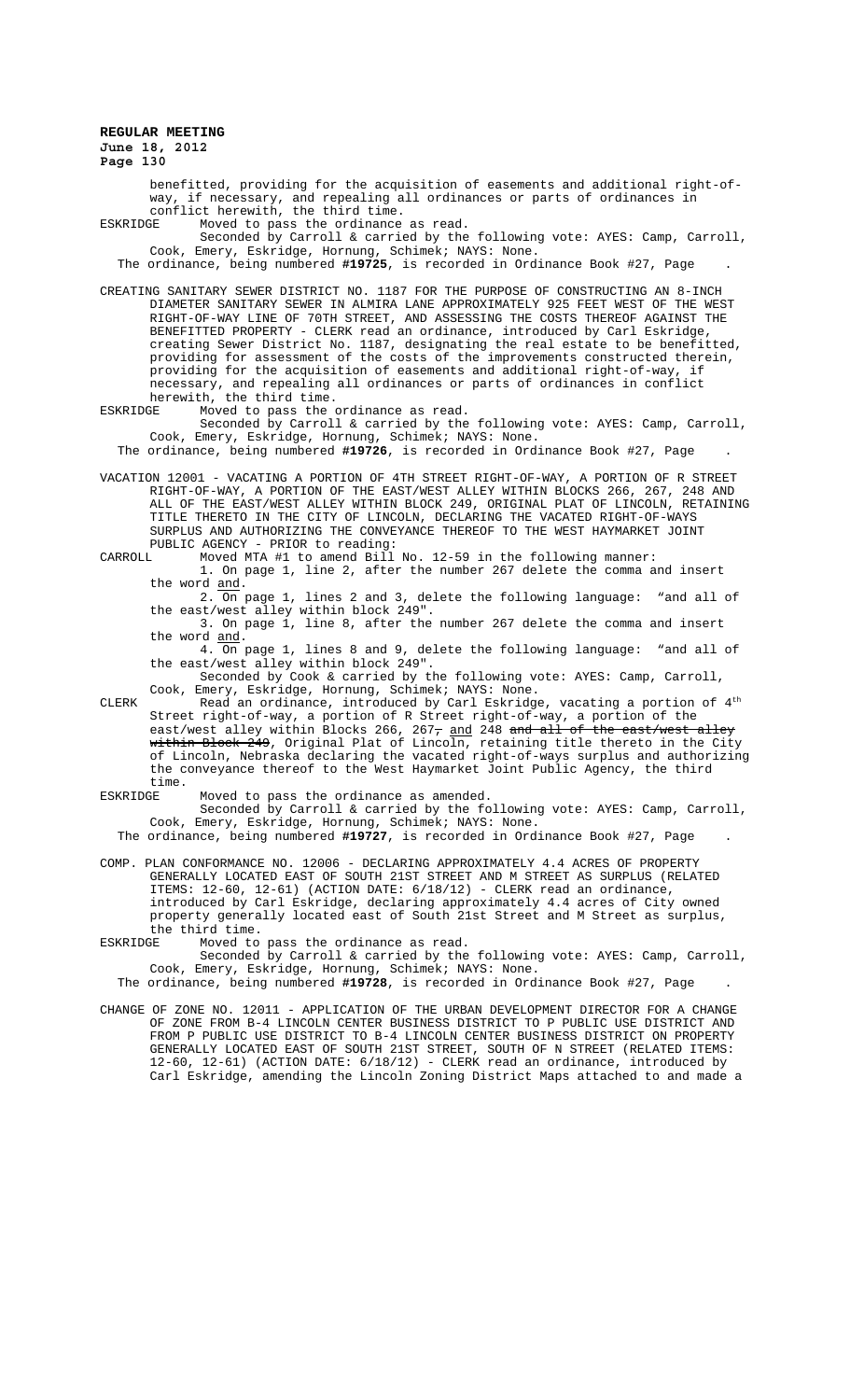part of Title 27 of the Lincoln Municipal Code, as provided by Section 27.05.020 of the Lincoln Municipal Code, by changing the boundaries of the districts established and shown thereon, the third time.<br>ESKRIDGE Moved to pass the ordinance as read.

Moved to pass the ordinance as read.

Seconded by Carroll & carried by the following vote: AYES: Camp, Carroll, Cook, Emery, Eskridge, Hornung, Schimek; NAYS: None. The ordinance, being numbered **#19729**, is recorded in Ordinance Book #27, Page .

CHANGE OF ZONE NO. 12010 - AMENDING SECTION 27.63.685 OF THE LINCOLN MUNICIPAL CODE RELATING TO SALE OF ALCOHOLIC BEVERAGES FOR CONSUMPTION OFF THE PREMISES TO ALLOW THE CITY COUNCIL TO WAIVE THE 100-FOOT SEPARATION REQUIREMENT SET FORTH IN SUBSECTION 27.63.685(C) UNDER SPECIFIED CONDITIONS - CLERK read an ordinance, introduced by Carl Eskridge, amending Section 27.63.685 of the Lincoln Municipal Code to allow the City Council to waive the 100-foot separation requirement set forth in subsection 27.63.685(c) under specified conditions; and repealing Section 27.63.685 of the Lincoln Municipal Code as hitherto existing, the third time.<br>ESKRIDGE

- Moved to pass the ordinance as read. Seconded by Carroll & **LOST** by the following vote: AYES: None; NAYS: Camp, Carroll, Cook, Emery, Eskridge, Hornung, Schimek; NAYS: None. The ordinance, having **LOST**, was assigned File **#38-4620** & was placed on file in the Office of the City Clerk.
- APPROVING A STARTRAN TRANSPORTATION AGREEMENT BETWEEN THE CITY OF LINCOLN AND THE UNIVERSITY OF NEBRASKA-LINCOLN FOR THE ROUTE #24 - HOLDREGE INTER-CAMPUS BUS SERVICE ROUTE FOR A FIVE YEAR TERM - CLERK read an ordinance, introduced by Carl Eskridge, approving a StarTran Transportation Agreement between the City of Lincoln and the University of Nebraska-Lincoln for the Route #24 - Holdrege inter-campus bus service route for a five year term, the third time.
- ESKRIDGE Moved to pass the ordinance as read. Seconded by Carroll & carried by the following vote: AYES: Camp, Carroll, Cook, Emery, Eskridge, Hornung, Schimek; NAYS: None.

The ordinance, being numbered **#19730**, is recorded in Ordinance Book #27, Page .

## ORDINANCES - 1<sup>st</sup> READING & RELATED RESOLUTIONS (as required)

- APPROVING AMENDMENT NO. 3 TO THE VILLAGE GARDENS CONDITIONAL ANNEXATION AND ZONING AGREEMENT BETWEEN VILLAGE GARDENS DEVELOPMENT COMPANY, LLC, AND THE CITY OF LINCOLN TO AMEND THE TERMS OF THE AGREEMENT WITH RESPECT TO DEVELOPMENT OF APPROXIMATELY 40.68 ACRES OF PROPERTY GENERALLY LOCATED AT SOUTH 56TH STREET AND YANKEE HILL ROAD. (RELATED ITEMS: 12R-129, 12-70, 12-71) (ACTION DATE: 7/9/12)
- ANNEXATION NO. 12003 AMENDING THE LINCOLN CORPORATE LIMITS MAP BY ANNEXING APPROXIMATELY 41 ACRES GENERALLY LOCATED AT SOUTH 63RD STREET AND PINE LAKE ROAD (RELATED ITEMS: 12R-129, 12-70, 12-71) (ACTION DATE: 7/9/12) - CLERK read an ordinance, introduced by Jon Camp, annexing and including the below described land as part of the City of Lincoln, Nebraska and amending the Corporate Limits Map attached to and made a part of Ordinance No. 18208, to reflect the extension of the corporate limits boundary of the City of Lincoln, Nebraska established and shown thereon, the first time.
- CHANGE OF ZONE 04075C APPLICATION OF VILLAGE GARDENS DEVELOPMENT COMPANY, LLC, TO AMEND THE VILLAGE GARDENS PLANNED UNIT DEVELOPMENT TO CHANGE THE ZONING FROM AG AGRICULTURE TO R-3 RESIDENTIAL PUD, TO EXPAND THE AREA OF THE PUD BY APPROXIMATELY 41 ACRES, FOR A PLANNED UNIT DEVELOPMENT DISTRICT DESIGNATION, AND FOR APPROVAL OF A DEVELOPMENT PLAN WHICH PROPOSES CERTAIN MODIFICATIONS TO THE ZONING AND LAND SUBDIVISION ORDINANCES TO ALLOW NEIGHBORHOOD GENERAL USES (RELATED ITEMS: 12R-129, 12-70, 12-71) (ACTION DATE: 7/9/12) - CLERK read an ordinance, introduced by Jon Camp, amending the Lincoln Zoning District Maps attached to and made a part of Title 27 of the Lincoln Municipal Code, as provided by Section 27.05.020 of the Lincoln Municipal Code, by changing the boundaries of the districts established and shown thereon, the first time.
- APPROVING A REAL ESTATE SALES AGREEMENT BETWEEN THE CITY OF LINCOLN AND HABITAT FOR HUMANITY, INC. FOR THE SALE OF SURPLUS CITY PROPERTY DESCRIBED AS LOTS 3 AND 5, BLOCK 10, OLYMPIC HEIGHTS FIRST ADDITION AND COMMONLY KNOWN AS 2501 AND 2521 NW 52ND STREET - CLERK read an ordinance, introduced by Jon Camp, approving a Real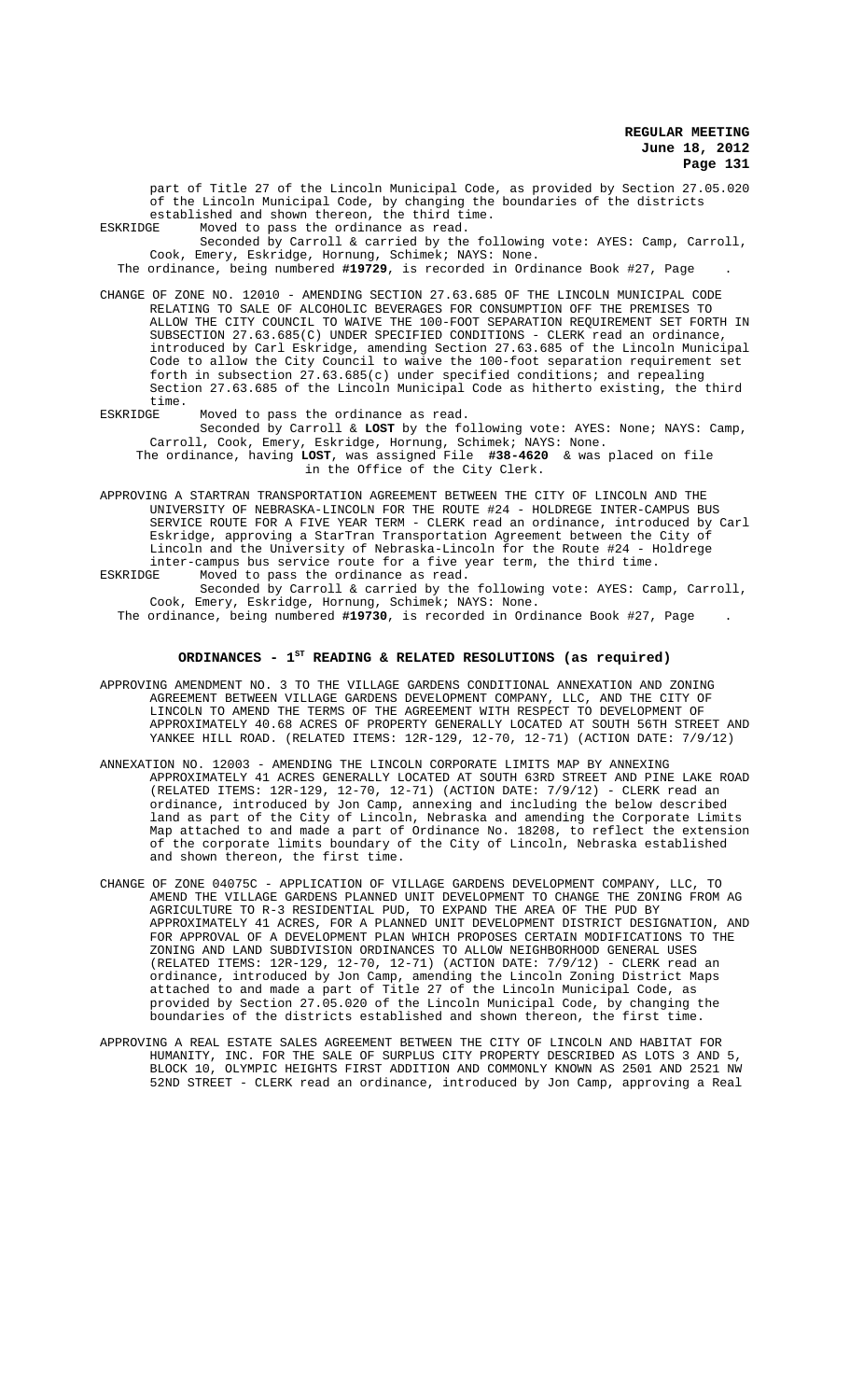> Estate Sales Agreement between the City of Lincoln and Lincoln/Lancaster County Habitat for Humanity, Inc. authorizing the sale of City owned property described as Lots 3 and 5, Block 10, Olympic Heights First Addition, more commonly known as 2501 and 2521 NW 52nd Street, the first time.

- APPROVING THE CITY OF LINCOLN REDEVELOPMENT AGREEMENT: NEBRASKA INNOVATION CAMPUS, PHASE I, BETWEEN THE CITY OF LINCOLN AND NEBRASKA NOVA LLC, THE BOARD OF REGENTS OF THE UNIVERSITY OF NEBRASKA, AND NEBRASKA INNOVATION CAMPUS DEVELOPMENT CORPORATION RELATING TO THE DEVELOPMENT OF PHASE I PROJECTS. (RELATED ITEMS: 12R-130, 12R-131, 12-73, 12-74) (ACTION DATE: 7/9/12)
- AMENDING THE FY 11/12 CIP TO AUTHORIZE AND APPROPRIATE \$10,739,724.00 IN TIF FUNDS FOR THE NEBRASKA INNOVATION CAMPUS PHASE I PROJECTS. (RELATED ITEMS: 12R-130, 12R-131, 12-73, 12-74) (ACTION DATE: 7/9/12)
- AUTHORIZING THE ISSUANCE OF CITY OF LINCOLN, NEBRASKA INNOVATION CAMPUS PROJECT TAX ALLOCATION BONDS IN AN AMOUNT NOT TO EXCEED \$10,739,724 (RELATED ITEMS: 12R-130, 12R-131, 12-73, 12-74) (ACTION DATE: 7/9/12) - CLERK read an ordinance, introduced by Jon Camp, authorizing and providing for the issuance of City of Lincoln, Nebraska Tax Allocation Bonds, Notes or other obligations, in one or more taxable or tax exempt series, in an aggregate principal amount not to exceed \$10,739,724 for the purpose of (1) paying the costs of acquiring, purchasing, constructing, reconstructing, improving, extending, rehabilitating, installing, equipping, furnishing and completing certain public improvements within the city's Nebraska Innovation Campus Phase I Project Area, including acquiring any real estate and/or interests in real estate in connection therewith, and (2) paying the costs of issuance thereof; prescribing the form and certain details of the Bonds, Notes or other obligations; pledging certain tax revenue and other revenue to the payment of the principal of and interest on the Bonds, Notes or other obligations as the same become due; limiting payment of the Bonds, Notes and other obligations to such tax revenues; creating and establishing funds and accounts; delegating, authorizing and directing the Finance Director to exercise his independent discretion and judgment in determining and finalizing certain terms and provisions of the Bonds, Notes or other obligations not specified herein; taking other actions and making other covenants and agreements in connection with the foregoing; and related matters, the first time.
- APPROVING AN EXCHANGE AGREEMENT BETWEEN THE CITY OF LINCOLN, THE BOARD OF REGENTS OF THE UNIVERSITY OF NEBRASKA AND THE NEBRASKA INNOVATION CAMPUS DEVELOPMENT CORPORATION FOR AN EXCHANGE OF A PORTION OF NEBRASKA INNOVATION CAMPUS PROPERTY FOR A PORTION OF CITY OF LINCOLN WASTEWATER SYSTEM PROPERTY TO FACILITATE THE DEVELOPMENT AND OPERATION OF THE NEBRASKA INNOVATION CAMPUS SITE (RELATED ITEMS: 12R-130, 12R-131, 12-73, 12-74) (ACTION DATE: 7/9/12) - CLERK read an ordinance, introduced by Jon Camp, accepting and approving an Exchange Agreement between the City of Lincoln, Nebraska and the Board of Regents of the University of Nebraska for an exchange of a portion of Nebraska Innovation Campus property for a portion of City of Lincoln Wastewater System property to facilitate the development and operation of the Nebraska Innovation Campus Site, the first time.

## **RESOLUTIONS - 1ST READING - ADVANCE NOTICE**

- APPOINTING RACHEL WARMAN TO THE AIR POLLUTION CONTROL ADVISORY BOARD FOR A TERM EXPIRING SEPTEMBER 1, 2013.
- REAPPOINTING MARGARET E.S. STINE TO THE CITY PERSONNEL BOARD FOR A TERM EXPIRING JUNE 22, 2017.
- REAPPOINTING DR. LAURIE THOMAS LEE AND ED HOFFMAN TO THE CABLE TELEVISION ADVISORY BOARD FOR TERMS EXPIRING JULY 1, 2015.
- APPOINTING CAITLYN DO AND CLEOME MULLISON TO THE PARKS AND RECREATION ADVISORY BOARD FOR TERMS EXPIRING JUNE 1, 2013.
- REAPPOINTING DALLAS MCGEE TO THE LINCOLN HOUSING AUTHORITY BOARD FOR A TERM EXPIRING JULY 1, 2017.

ACCEPTING THE REPORT OF NEW AND PENDING CLAIMS AGAINST THE CITY AND APPROVING DISPOSITION OF CLAIMS SET FORTH FOR THE PERIOD OF JUNE 1 - 14, 2012.